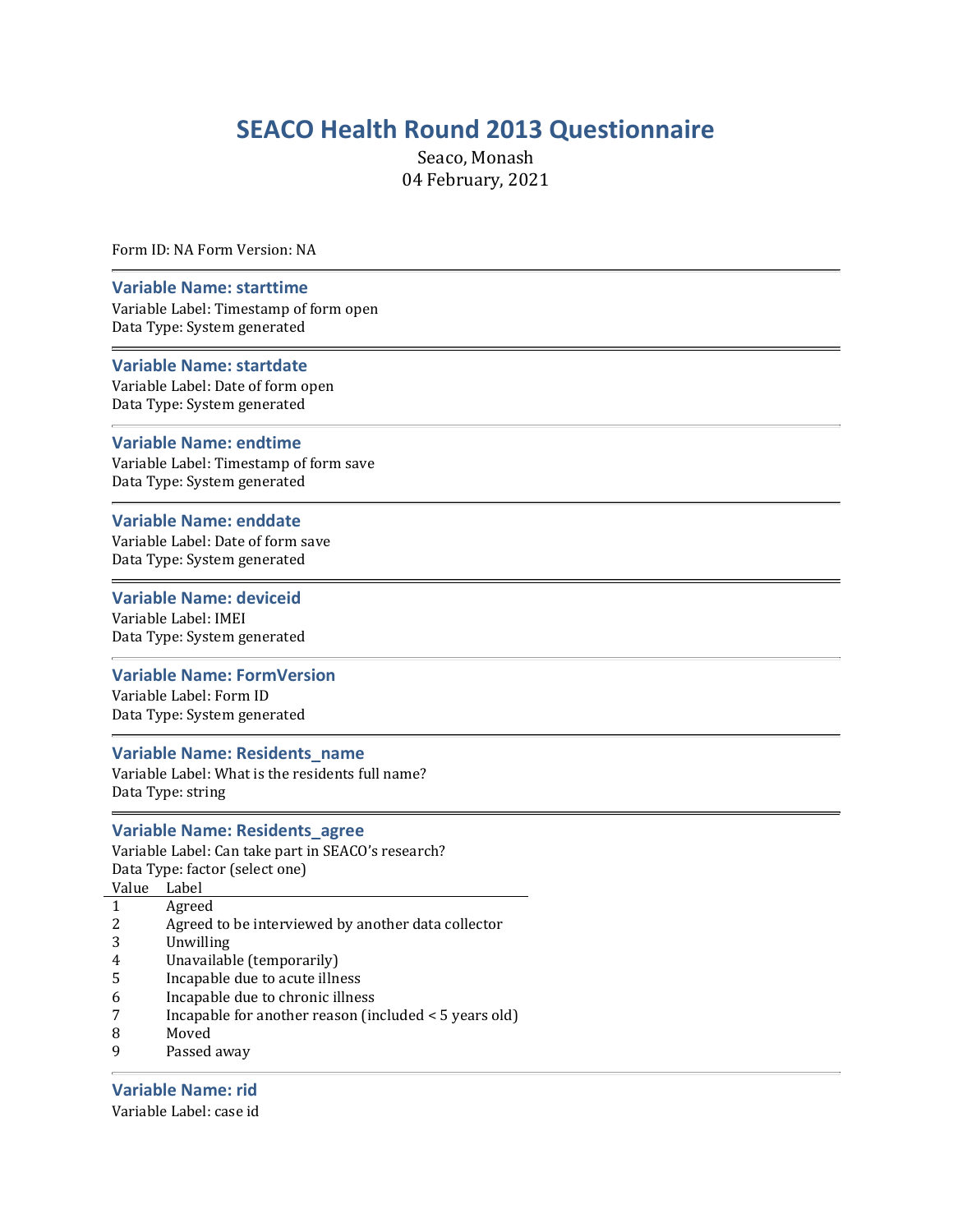#### Data Type: integer

#### Variable Name: residents\_sex

Variable Label: What is \${Residents\_name}'s gender? Data Type: factor (select one)

Value Label

- 1 Male
- 2 Female
- 3 Other

#### Variable Name: residents\_age

Variable Label: Age Data Type: Integer

#### Variable Name: residents\_ethnicity

Variable Label: What is \${Residents\_name}'s ethnicity? Data Type: factor (select multiple) Value Label -9 Refused to answer

- -8 Don't Know
- 1 Malay
- 2 Indian
- 3 Chinese
- 4 Bumiputera
- 5 Other
- 8 Orang Asli

#### Variable Name: residents\_ethnicity\_other

Variable Label: If other please state the ethnicity of \${Residents\_name} Data Type: String

#### Variable Name: Residents\_1

Variable Label: Is still part of the household Data Type: Yes

#### Variable Name: Residents\_id

Variable Label: What kind of identity document does use Data Type: Hidden from user / Not asked

#### Variable Name: Residents\_employ

Variable Label: What did do over the past 30 days? Data Type: Hidden from user / Not asked

#### Variable Name: Residents\_jobtitle

Variable Label: What is 's position or job title? Data Type: Hidden from user / Not asked

#### Variable Name: Residents\_citizen

Variable Label: What is 's citizenship? Data Type: factor (select one) Value Label 1 Malaysian

2 Singaporean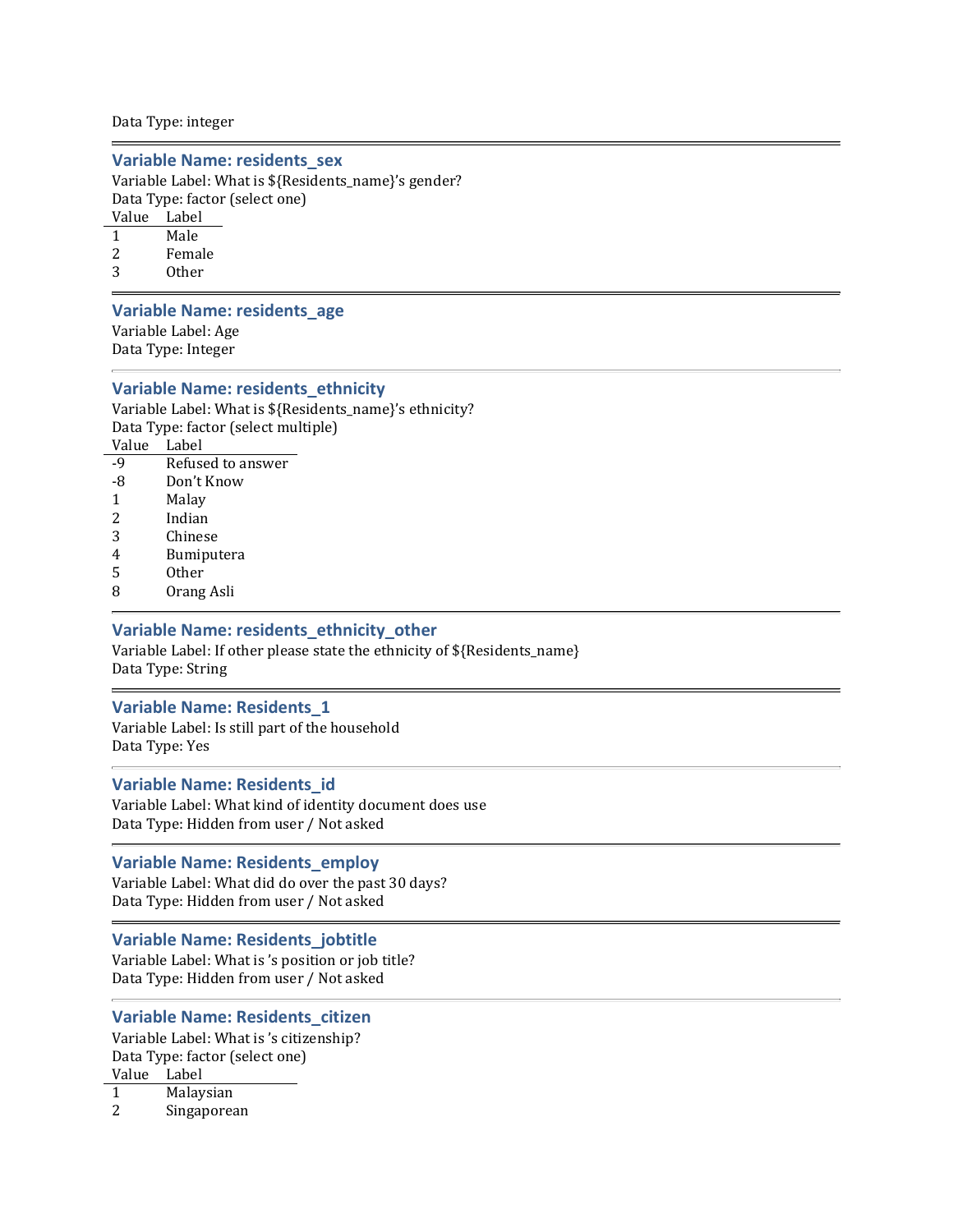- 3 Indonesian
- 4 Indian
- 5 Other
- 6 Don't know
- 7 Refused to answer
- 8 Vietnamese
- 9 Philippines
- 10 Bangladeshi
- 11 Nepali
- 12 Thai
- 13 Cambodian

### Variable Name: Residents\_citizen\_other

Variable Label: If 'Other' please specify citizenship of Data Type: Hidden from user / Not asked

### Variable Name: Residents\_school

Variable Label: What is the schooling history of ? Data Type: Hidden from user / Not asked

### Variable Name: Residents\_school\_other

Variable Label: If 'Other' please specify the schooling history of Data Type: Hidden from user / Not asked

### Variable Name: individual\_1

Variable Label: What language is being used for the interview Data Type: factor (select one)

- Value Label
- 1 Malay
- 2 Mandarin or a Chinese dialect
- 3 Tamil
- 4 English
- 5 Other

### Variable Name: demographic\_1

Variable Label: What is 's relationship to the head of household Data Type: factor (select one) Value Label

| vaiuc | нансі                                                 |
|-------|-------------------------------------------------------|
| -8    | Refused to answer                                     |
|       | Head of Household                                     |
|       | Spouse                                                |
| 3     | Parent                                                |
| 4     | Child                                                 |
| 5     | Grand or great-grandparent                            |
| 6     | Grand or great-grandchild                             |
|       | Siblings                                              |
| 8     | Parent-in-law                                         |
| 9     | Son- or daughter-in-law                               |
| 10    | Brother or Sister-in-law                              |
| 11    | Other relatives                                       |
| 12    | Friends                                               |
| 13    | Workers such as live-in housemaid/gardener/driver/etc |
|       |                                                       |

14 Other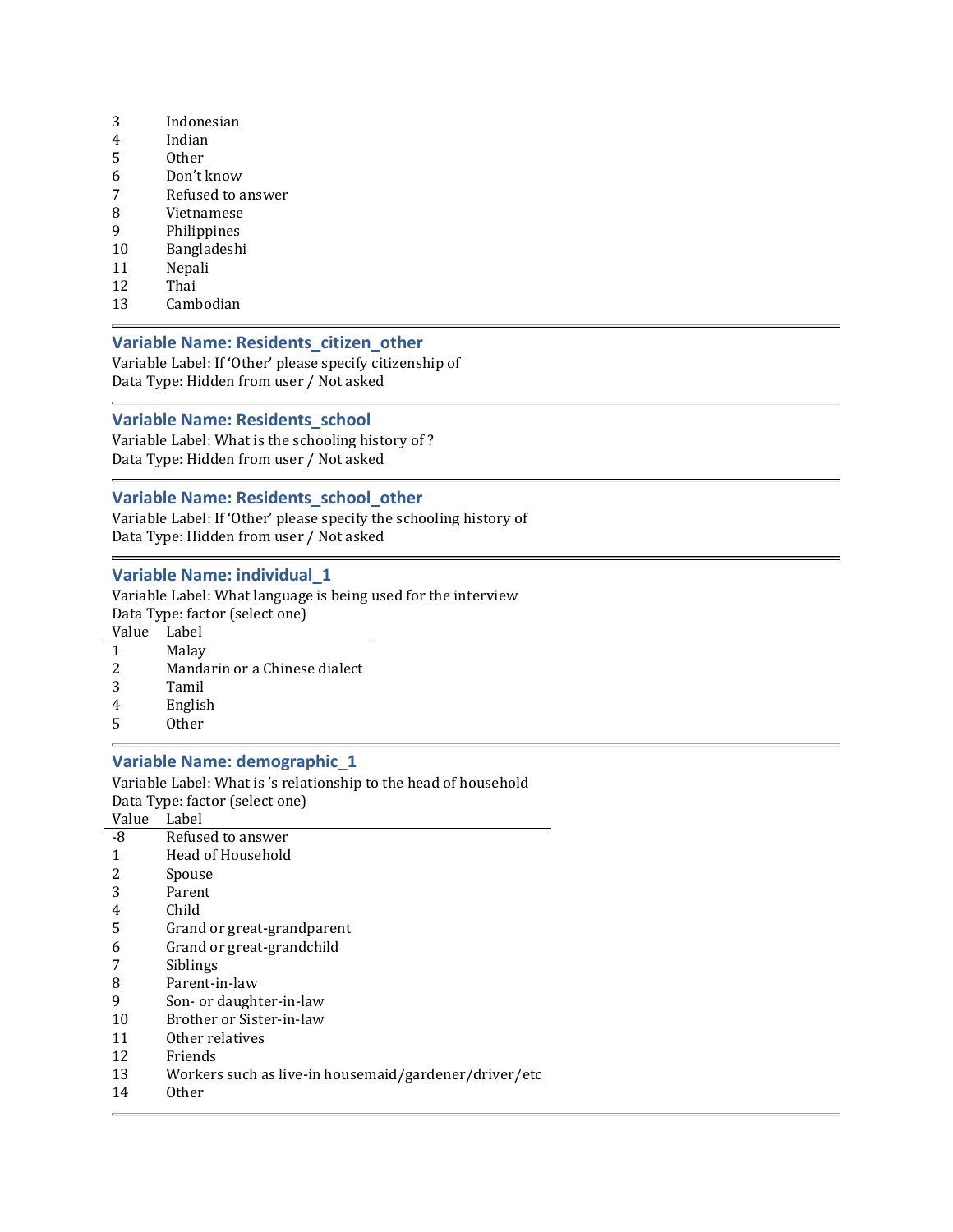### Variable Name: demographic\_2

Variable Label: Do you know 's date of birth (Solar Calendar)? Data Type: factor (select one) Value Label 1 Yes

2 No

#### Variable Name: demographic\_3

Variable Label: What is 's date of birth Data Type: string

#### Variable Name: demographic\_5

Variable Label: Do you have an NRIC [MyKad, My Kid] Data Type: factor (select one) Value Label

1 Yes

2 No

#### Variable Name: demographic\_5a

Variable Label: What is your NRIC Data Type: string

#### Variable Name: demographic\_6

Variable Label: What kind of identity document does use Data Type: factor (select one)

Value Label

- 1 Birth Certificate
- 3 Military/Police Identity Card
- 4 Passport
- 5 Other
- 6 Don't Know
- 7 Refused to answer

#### Variable Name: demographic\_6a

Variable Label: What is the ID Number Data Type: string

#### Variable Name: demographic\_8

Variable Label: Mobile telephone number Data Type: string

#### Variable Name: demographic\_10

Variable Label: What is you ethnicity Data Type: Hidden from user / Not asked

#### Variable Name: demographic\_11

Variable Label: What is your marital status Data Type: factor (select one) Value Label

| Refused to answer<br>-8 |
|-------------------------|
|-------------------------|

- 1 Never married
- 2 Married
- 3 Separated / Living Apart (Not Divorced)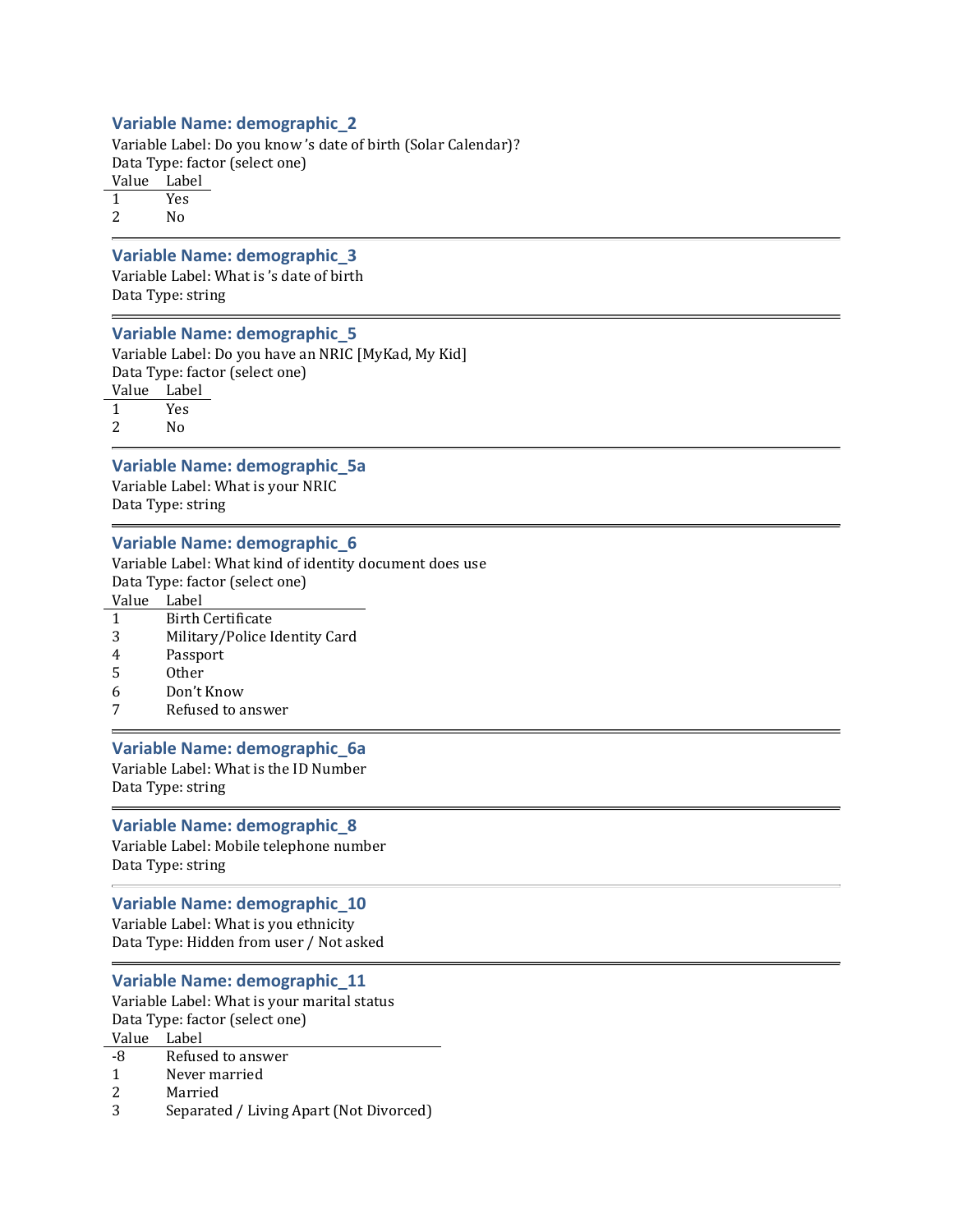- 4 Divorced
- 5 Widow(er)
- 6 Cohabiting
- 7 Other

### Variable Name: demographic\_12

Variable Label: Are you in a polygomous marriage? Data Type: factor (select one) Value Label

| -8 | Refused to answer |
|----|-------------------|
|----|-------------------|

- 1 Yes
- 2 No

### Variable Name: demographic\_13

Variable Label: Which wife are you? Data Type: factor (select one)

Value Label

- 1 First
- 2 Second
- 3 Third

#### Variable Name: demographic\_14

Variable Label: How many wives do you have? Data Type: factor (select one)

Value Label 1 1

2 2 3 3

4 4

#### Variable Name: demographic\_15

Variable Label: Does your spouse live with you in this house? Data Type: factor (select one)

Value Label 1 Yes 2 No

#### Variable Name: education\_1

Variable Label: What was the highest level of formal schooling completed Data Type: factor (select one)

Value Label

- 1 Never attended school
- 2 Attended but did not finish Primary School
- 3 Finished Primary School
- 4 Started High School
- 5 Finished Form 3
- 6 Finished Form 5
- 7 Finished Form 6
- 8 Started College (Diploma)
- 9 Finished College (Diploma)
- 10 Started University (Degree)
- 11 Finished University (Degree)
- 12 Other
- 13 Do not know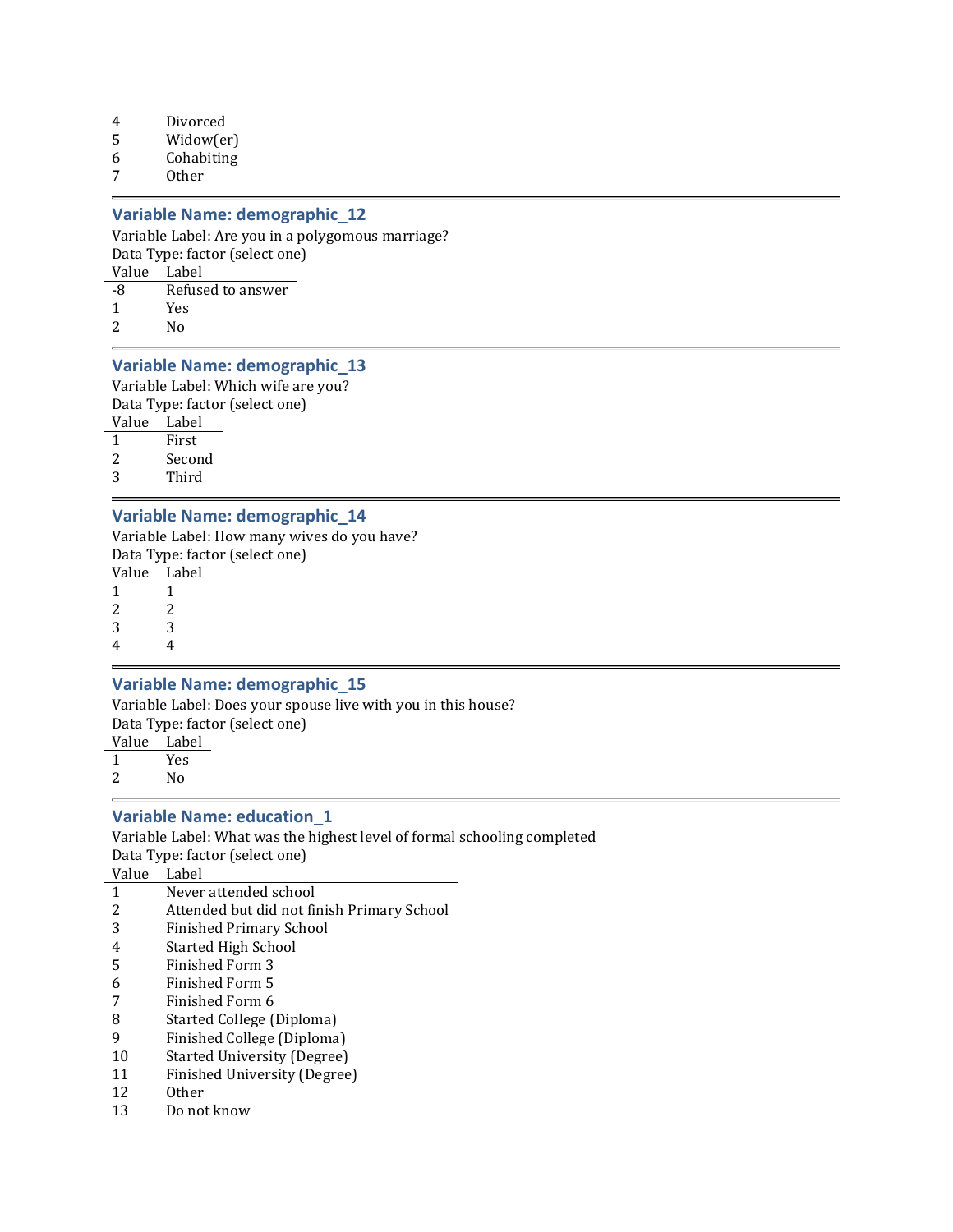### Variable Name: education\_2

Variable Label: Are you still in school/University Data Type: factor (select one)

Value Label

1 Yes

2 No

### Variable Name: education\_2a

Variable Label: What level are you currently in Data Type: factor (select one)

Value Label

- 1 Standard one
- 2 Standard two
- 3 Standard three
- 4 Standard four
- 5 Standard five
- 6 Standard six
- 7 Form 1
- 8 Form 2
- 9 Form 3
- 10 Form 4
- 11 Form 5
- 12 Form 6
- 13 College (Diploma)
- 14 University (Degree)

#### Variable Name: education\_3

Variable Label: What type of School is it? Data Type: factor (select one)

Value Label

- 1 National Primary School
- 2 Tamil Primary School
- 3 Chinese Primary School
- 4 National Secondary School

### Variable Name: education\_4

Variable Label: Can you read Data Type: factor (select multiple) Value Label 1 English

- 2 Malay (Rumi)
- 3 Malay (Jawi)
- 4 Chinese (Traditional characters)
- 5 Chinese (Simplified characters)
- 6 Tamil
- 7 Unable to read

### Variable Name: education\_5

Variable Label: Have you ever studied at a religious school/ Data Type: factor (select one) Value Label

1 Yes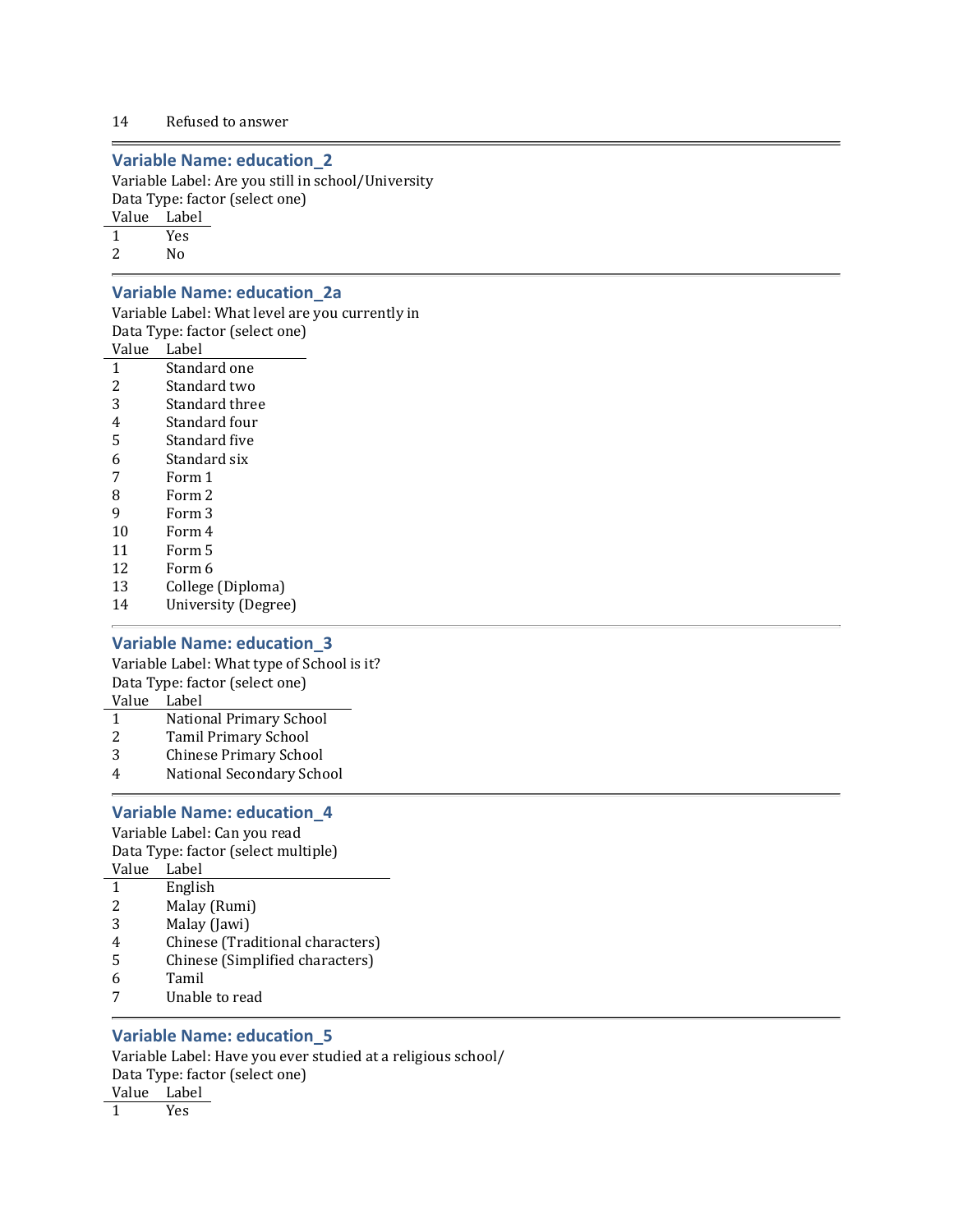2 No

#### Variable Name: work\_2

Variable Label: What did do over the past 30 days? Data Type: factor (select one)

Value Label

- 1 Too young to work
- 2 Student
- 3 Housewife / Househusband
- 4 Not Working
- 5 Casual Jobs
- 6 Working Part-time
- 7 Working Full-Time
- 8 Do not Know
- 9 Refused to answer
- 10 Pensioners/Pensions
- 11 Self Employed

#### Variable Name: work\_3

Variable Label: What is your average personal gross monthly income, in terms of work/salary/pension (RM) Data Type: integer

#### Variable Name: work\_4

Variable Label: What is your average personal gross monthly income, in terms of money from other household members (RM) Data Type: integer

#### Variable Name: work\_5

Variable Label: What is your average personal gross monthly income, in terms of money from other sources, e.g., family members outside the household (RM) Data Type: integer

#### Variable Name: insurance\_1

Variable Label: Who usually pays for your health care costs? Data Type: factor (select one) Value Label

- -9 Do not Know -8 Refused to answer
- 
- 1 Government/pensioner
- 2 Employer provided health insurance
- 3 Personal health insurance
- 4 Employer/Panel Clinic
- 5 Self/Family/Household Member

#### Variable Name: insurance\_2

Variable Label: Who usually decides whether you need to seek care from a healthcare provider? Data Type: factor (select one)

Value Label

- -9 Do not Know
- -8 Refused to answer
- 1 Spouse
- 2 Father
- 3 Mother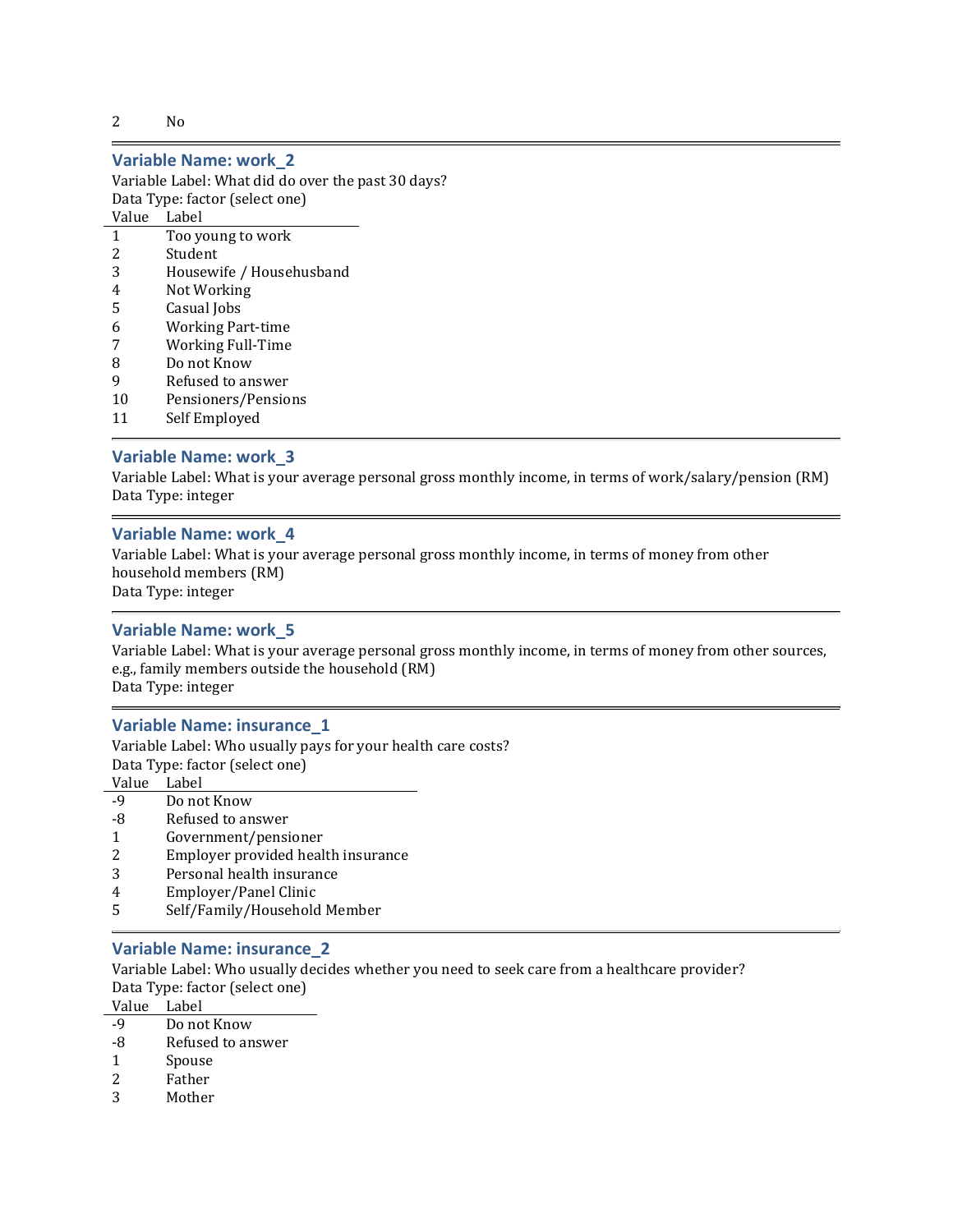- 4 Child
- 5 An elder in the family
- 6 Self
- 7 Employer
- 8 Insurance
- 9 Other

#### Variable Name: insurance\_3

Variable Label: Who usually decides where or from whom you should receive healthcare? Data Type: factor (select one)

| Value          | Label                  |
|----------------|------------------------|
| $-9$           | Do not Know            |
| -8             | Refused to answer      |
| 1              | Spouse                 |
| 2              | Father                 |
| 3              | Mother                 |
| $\overline{4}$ | Child                  |
| 5              | An elder in the family |
| 6              | Self                   |
| 7              | Employer               |
| 8              | Insurance              |
| 9              | Other                  |

### Variable Name: illness\_1

Variable Label: In the last two weeks have you experienced fast or troubled breathing? Data Type: factor (select one)

Value Label

- -8 Refused to answer
- 1 Yes
- 2 No

### Variable Name: illness\_2

Variable Label: In the last two weeks have you experienced severe or persistent vomiting? Data Type: factor (select one)

- Value Label
- -8 Refused to answer
- 1 Yes
- 2 No

### Variable Name: illness\_3

Variable Label: In the last two weeks have you experienced an injury from a fall, traffic accident, burn, poisoning, drowning, firearm, sharp weapon, or an act of violence from another person? Data Type: factor (select one)

- Value Label
- -8 Refused to answer
- 1 Yes 2 No
- 

### Variable Name: illness\_4

Variable Label: In the last two weeks have you experienced dental (oral health) problems such as toothache or sensitive teeth, swollen gums (with or without pus), loss of teeth, denture problems, irregular teeth, mouth ulcers, or jaw pain? Data Type: factor (select one) Value Label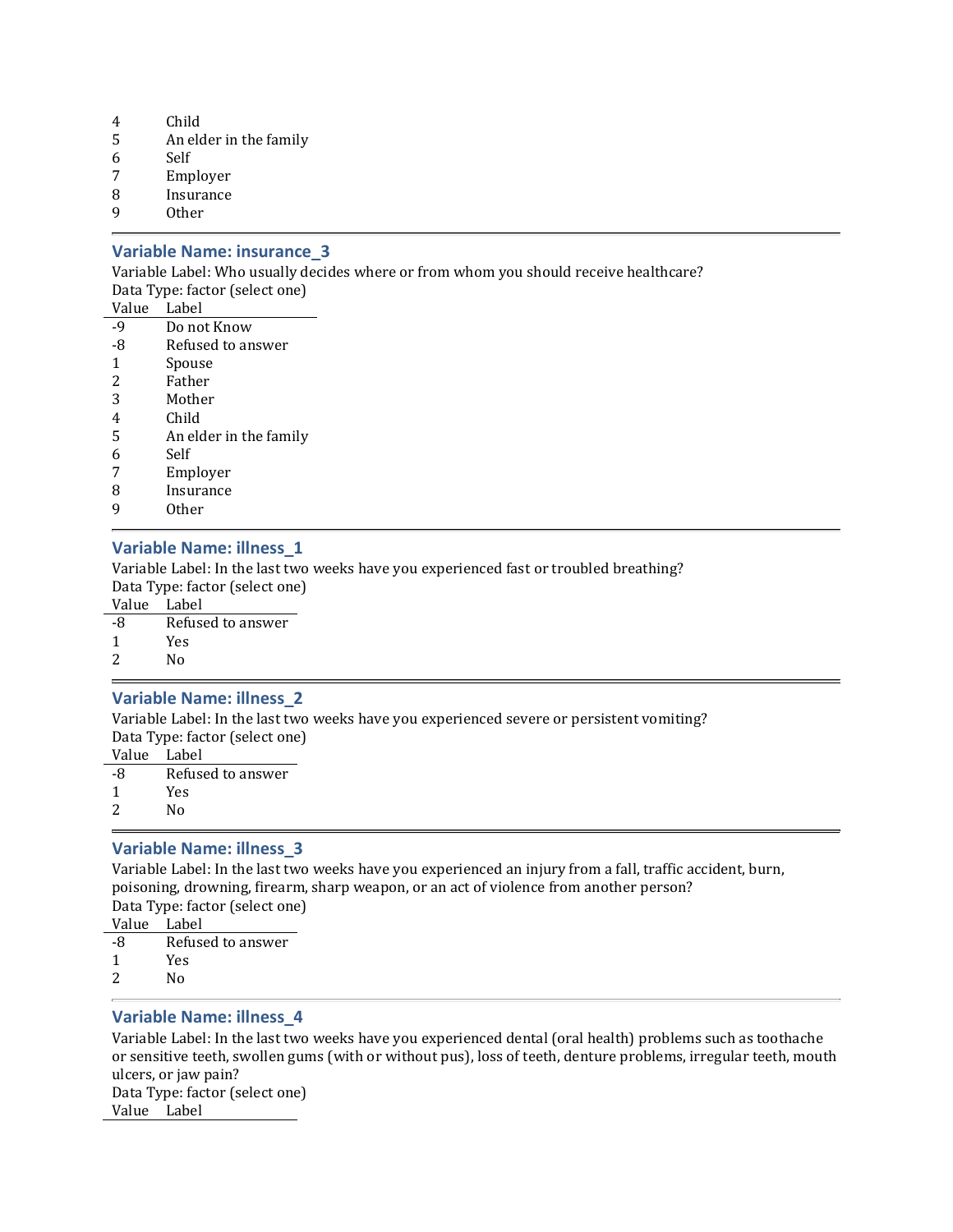- -8 Refused to answer
- 1 Yes

2 No

### Variable Name: illness\_5

Variable Label: In the last two weeks have you experienced severe pain or tightness in the chest or stomach region?

Data Type: factor (select one) Value Label

| vaiu | <b>LUU</b> ULI    |
|------|-------------------|
| -8   | Refused to answer |

- 1 Yes
- 2 No

### Variable Name: illness\_6

Variable Label: In the last two weeks have you experienced sudden dizziness? Data Type: factor (select one)

Value Label

-8 Refused to answer

1 Yes

2 No

### Variable Name: illness\_7

Variable Label: In the last two weeks did you have any health problem or injury that prevented you from doing your usual daily activities such as going to school or work?

Data Type: factor (select one)

Value Label

-8 Refused to answer

1 Yes

2 No

### Variable Name: illness\_8

Variable Label: In the last two weeks how many days in total (either whole or part days) were you unable to do your usual daily activities because of health problems or injury?

Data Type: factor (select one)

- Value Label
- -8 Refused to answer
- 1 Yes
- 2 No

### Variable Name: illness\_9

Variable Label: For the health problem/injury did you self medicate Data Type: factor (select one) Value Label -8 Refused to answer

- 1 Yes
- 2 No

### Variable Name: illness\_10

Variable Label: For the health problem/injury did you seek help from a health care professional Data Type: factor (select one)

Value Label

-8 Refused to answer

1 Yes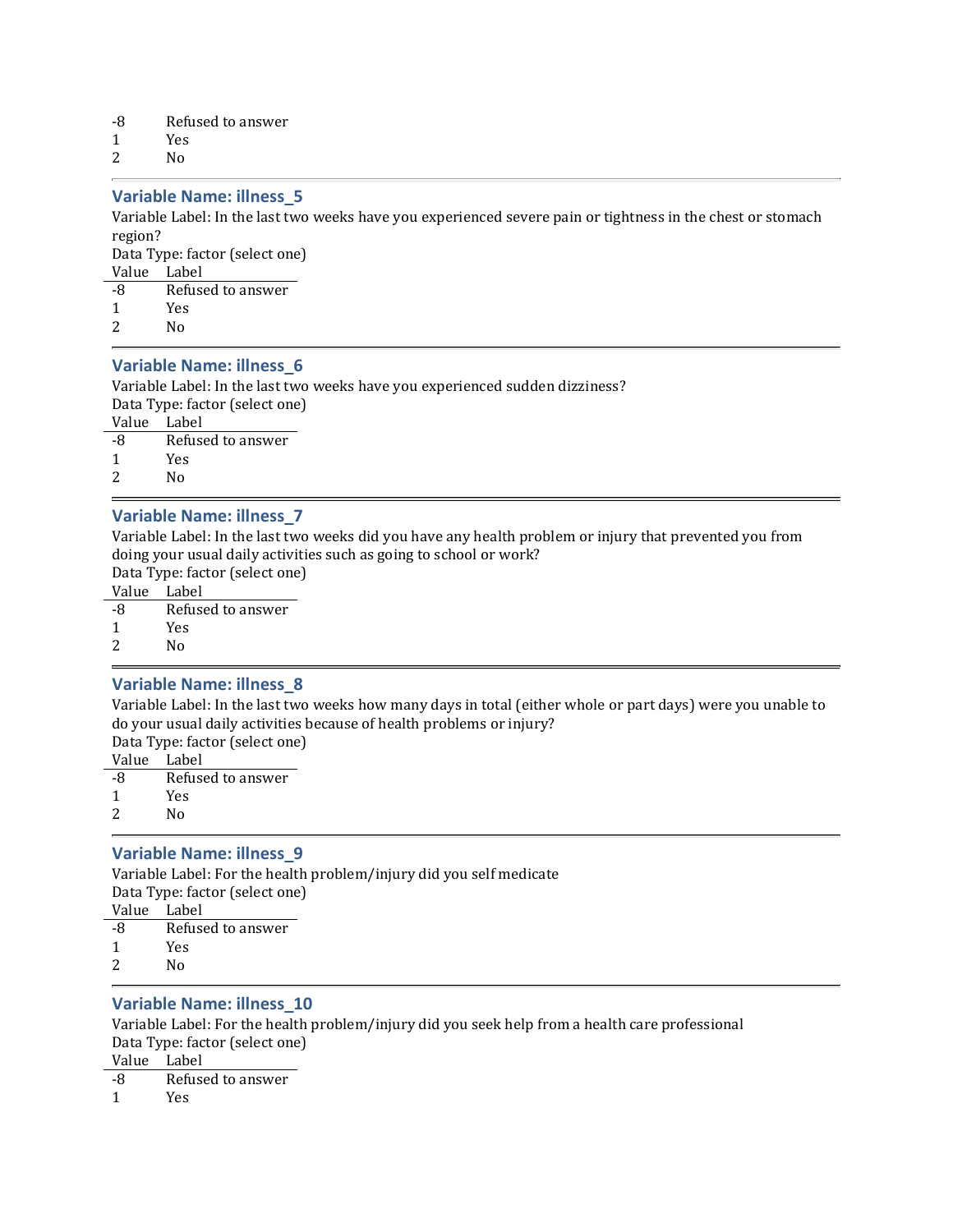2 No

### Variable Name: illness\_10a

Variable Label: For the health problem/injury, which types of health professionals did you consult Data Type: factor (select one)

Value Label

- -8 Refused to answer
- 1 Government health practitioner Doctor
- 2 Government health practitioner Other
- 3 Private health practitioner Doctor
- 4 Private health practitioner Other

#### Variable Name: illness\_10b

Variable Label: For all the health visits how much money did you have to pay in total (that will not be refunded by health insurance)

Data Type: integer

#### Variable Name: illness\_10c

Variable Label: For all the health visits in total how many hours did you spend including waiting time and consultation time

Data Type: integer

### Variable Name: illness\_10d

Variable Label: For all the health visits in total how many hours (or parts of hours) did you spend traveling to and from the health care practitioner

Data Type: integer

### Variable Name: illness\_11

Variable Label: Following the visits, did you have to buy any medication not counted above Data Type: factor (select one)

Value Label

- -8 Refused to answer
- 1 Yes
- 2 No

#### Variable Name: illness\_11a

Variable Label: How much money in total did you spend on the medication Data Type: integer

#### Variable Name: illness\_12

Variable Label: Overall how satisfied were you with the treatment you received during the health visits Data Type: factor (select one) Value Label

1 Very satisfied

#### Variable Name: illness\_15

Variable Label: Have you had your teeth examined by a dentist or dental technician in the past 12 months? Data Type: factor (select one) Value Label

- -8 Refused to answer
- 1 Yes
- 2 No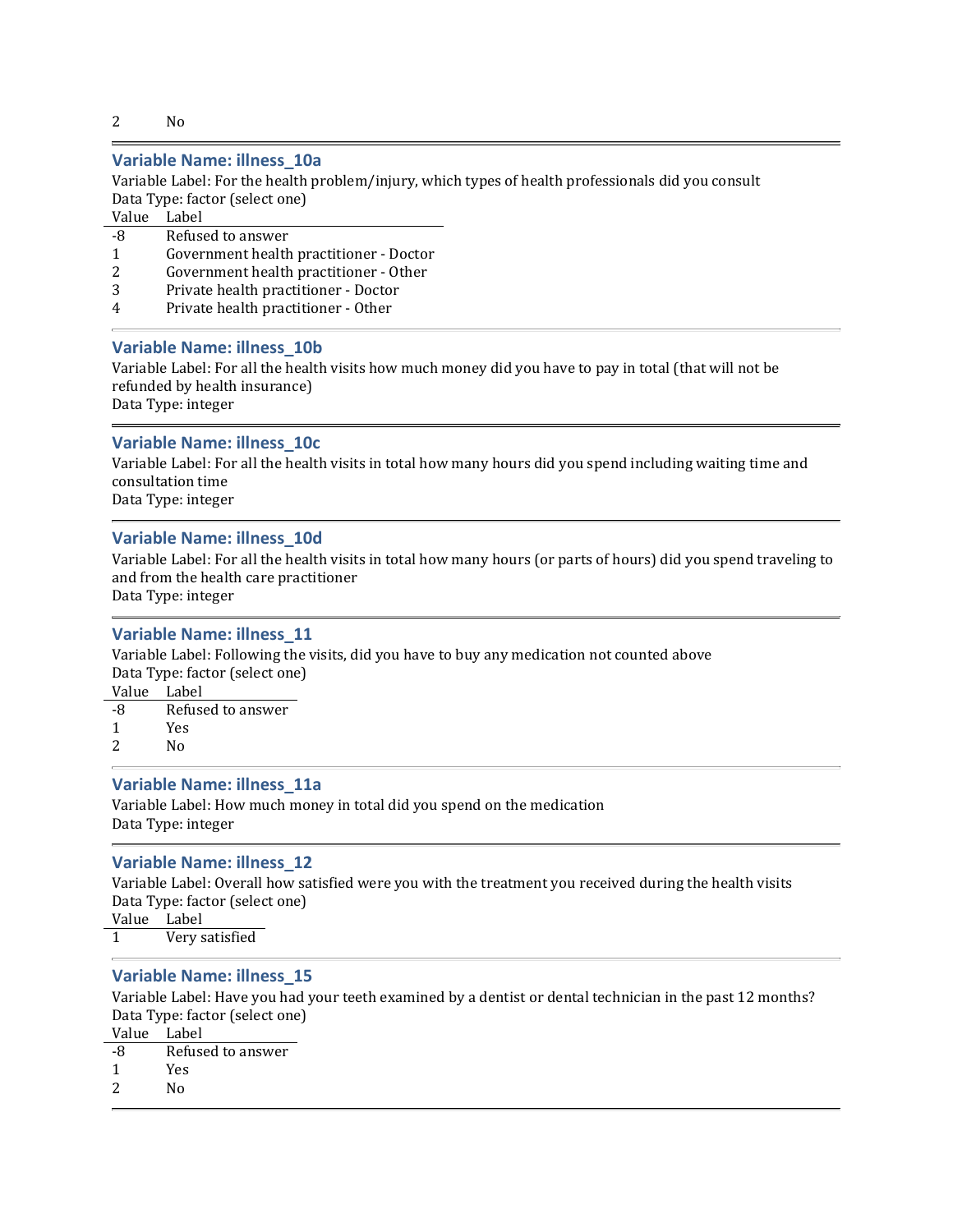### Variable Name: illness\_16

Variable Label: Was the examination conducted in a government dental clinic? Data Type: factor (select one)

Value Label

- -8 Refused to answer
- 1 Yes
- 2  $N_0$

### Variable Name: illness\_17

Variable Label: Which of the following best describes the state of your teeth? Data Type: factor (select one)

- Value Label
- -8 Refused to answer
- 1 I have all my teeth
- 2 I am missing some of my teeth
- 3 I am missing most of my teeth
- 4 I have a mix of my own teeth and dentures
- 5 I have dentures

### Variable Name: illness\_18

Variable Label: How frequently do you experience oral pain or discomfort?

Data Type: factor (select one)

- Value Label
- -8 Refused to answer
- 1 Never
- 2 Occasionally
- 3 Sometimes
- 4 Often
- 5 Constantly

### Variable Name: illness\_18a

Variable Label: How severe is the pain or discomfort? Data Type: factor (select one)

- Value Label
- -9 Dont Know -8 Refused to answer
- 1 Mild
- 
- 2 Moderate
- 3 Severe

### Variable Name: illness\_19

Variable Label: Have you ever been told by a doctor/medical assistant that you have heart disease? Data Type: factor (select one)

| Value | Label |
|-------|-------|
|       |       |

- -9 Do not Know
- -8 Refused to answer
- 1 Yes
- 2 No

### Variable Name: illness\_20

Variable Label: Have you ever been told by a doctor/medical assistant that you have asthma Data Type: factor (select one) Value Label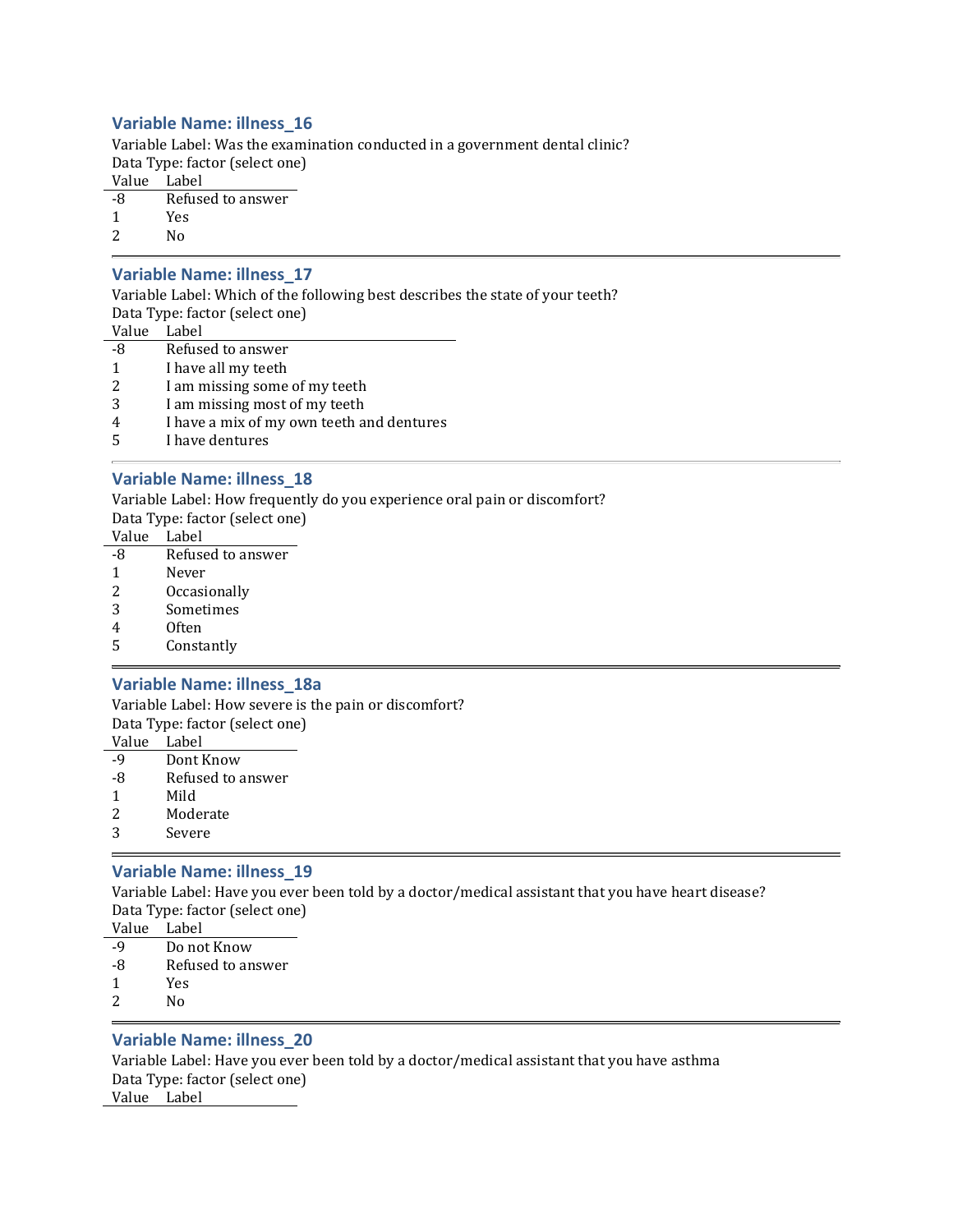- -9 Do not Know
- -8 Refused to answer
- 1 Yes
- 2 No

### Variable Name: illness\_21

Variable Label: Have you ever been told by a doctor/medical assistant that you have had a stroke Data Type: factor (select one)

Value Label

- -9 Do not Know
- -8 Refused to answer
- 1 Yes
- 2 No

### Variable Name: illness\_22

Variable Label: Have you ever been told by a doctor/medical assistant that you have arthritis Data Type: factor (select one)

Value Label

- -9 Do not Know -8 Refused to answer
- 1 Yes
- 2 No

### Variable Name: illness\_23

Variable Label: In the last 12 months did a doctor/medical assistant tell you that you had dengue fever? Data Type: factor (select one)

Value Label

- -9 Do not Know
- -8 Refused to answer
- 1 Yes
- 2 No

#### Variable Name: illness\_24

Variable Label: Have you ever been told by a doctor/medical assistant that you had dengue fever? Data Type: factor (select one)

- Value Label
- -9 Do not Know
- -8 Refused to answer
- 1 Yes
- 2 No

### Variable Name: illness\_25

Variable Label: In the last 12 months did a doctor/medical assistant tell you that you have urinary tract problems? Data Type: factor (select one)

- Value Label
- -9 Do not Know
- -8 Refused to answer
- 1 Yes
- 2 No

### Variable Name: illness\_26

Variable Label: Have you ever been told by a doctor/medical assistant that you have kidney disease?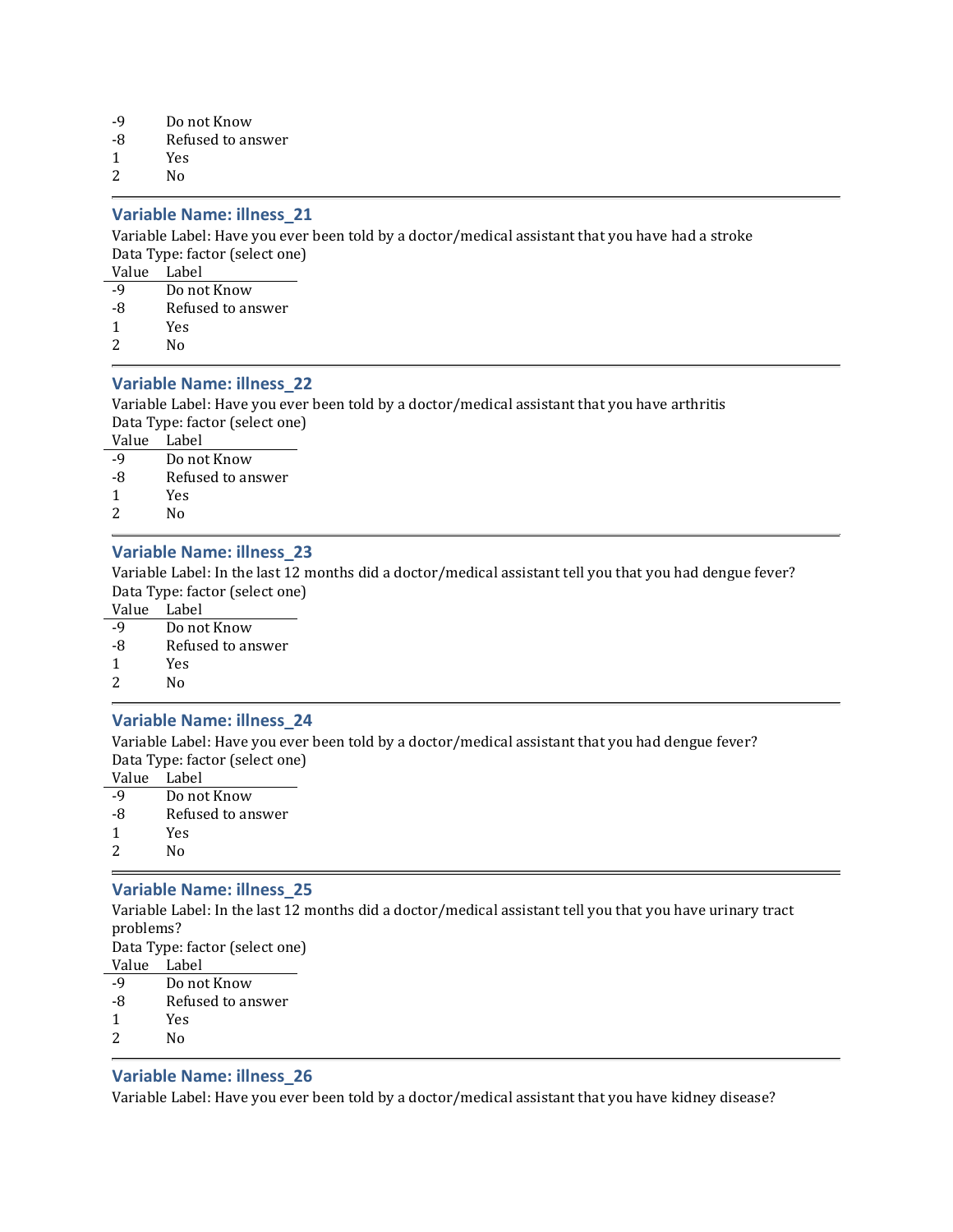Data Type: factor (select one) Value Label

- -9 Do not Know
- -8 Refused to answer
- 1 Yes

2 No

### Variable Name: illness\_27

Variable Label: In the last 6 months have you taken any herbs or traditional medicine such as 'Ubat Makjun', ginseng, 'Tongkat Ali', 'Kacip Fatimah', etc.

Data Type: factor (select one)

- Value Label -9 Do not Know
- -8 Refused to answer
- 
- 1 Yes
- 2 No

### Variable Name: illness\_28

Variable Label: How frequently did you take those herbs / traditional medicine Data Type: factor (select one)

- Value Label
- -9 Dont Know
- -8 Refused to answer
- 1 At least once a day
- 2 At least once a week
- 3 At least once a month
- 4 Less than once a month

### Variable Name: illness\_29

Variable Label: How important is it for you to have an enriched religious/spiritual life Data Type: factor (select one)

- Value Label
- -9 Dont Know
- -8 Refused to answer
- 1 Useful, but I can live without it
- 2 Important
- 3 Very important
- 4 Essential, I cannot live without it

### Variable Name: illness\_30

Variable Label: How strongly do you feel in control of what you do and achieve in your life Data Type: factor (select one)

- Value Label
- -9 Dont Know
- -8 Refused to answer
- 1 I feel no control
- 2 I feel a little control
- 3 I feel some control
- 4 I feel mostly in control
- 5 I feel in full control

### Variable Name: illness\_31

Variable Label: How strongly do you agree with the following statement: No matter what I want to do or be in my life, there is a higher power that determines the course of my life.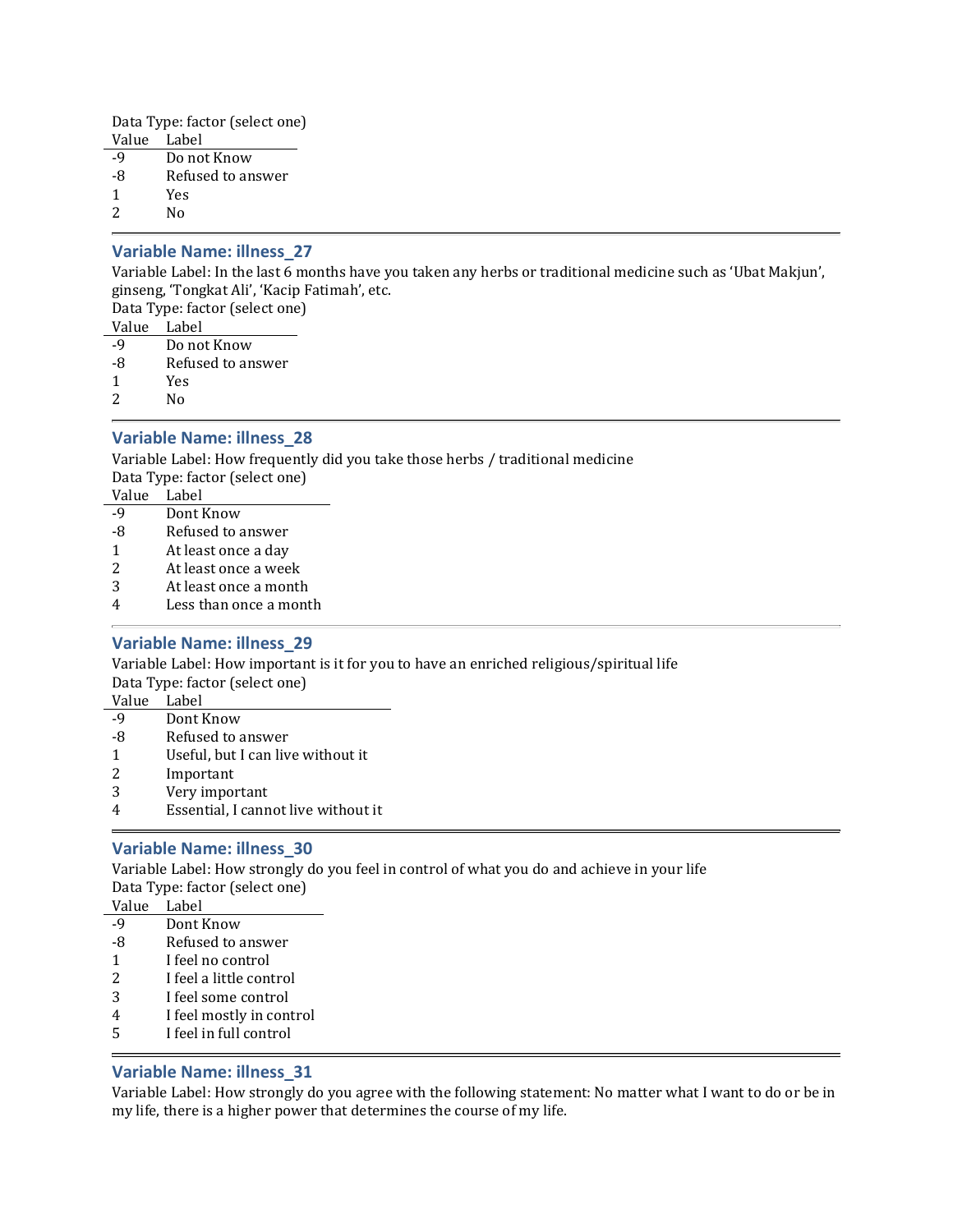Data Type: factor (select one)

- Value Label
- -9 Do not Know
- -8 Refused to answer
- 1 Totally agree
- 2 Agree
- 3 Neither agree nor disagree
- 4 Disagree
- 5 Totally disagree

### Variable Name: health\_1

Variable Label: Do you usually have daily contact with other people? Data Type: factor (select one)

Value Label

1 Yes

2 No

### Variable Name: health\_2

Variable Label: In case of need, can you count on someone close to you? Data Type: factor (select one) Value Label

1 Yes 2 No

### Variable Name: health\_3

Variable Label: Do you usually have enough income to meet your daily needs Data Type: factor (select one)

Value Label

1 Yes

# 2 No

### Variable Name: health\_4

Variable Label: Did you trip or fall anytime over the past 6 months

Data Type: factor (select one)

Value Label

1 Yes

2 No

### Variable Name: health\_4a

Variable Label: How many times have you tripped or fallen in the past 6 months Data Type: factor (select one)

- Value Label
- 1 Once
- 2 Twice
- 3 Three times
- 4 More than three times

### Variable Name: health\_4b

Variable Label: Which of the following best explains the [most recent] trip/fall Data Type: selectt\_one health\_4a

### Variable Name: health\_5

Variable Label: Have you been hospitalized for one or more nights during the past 6 months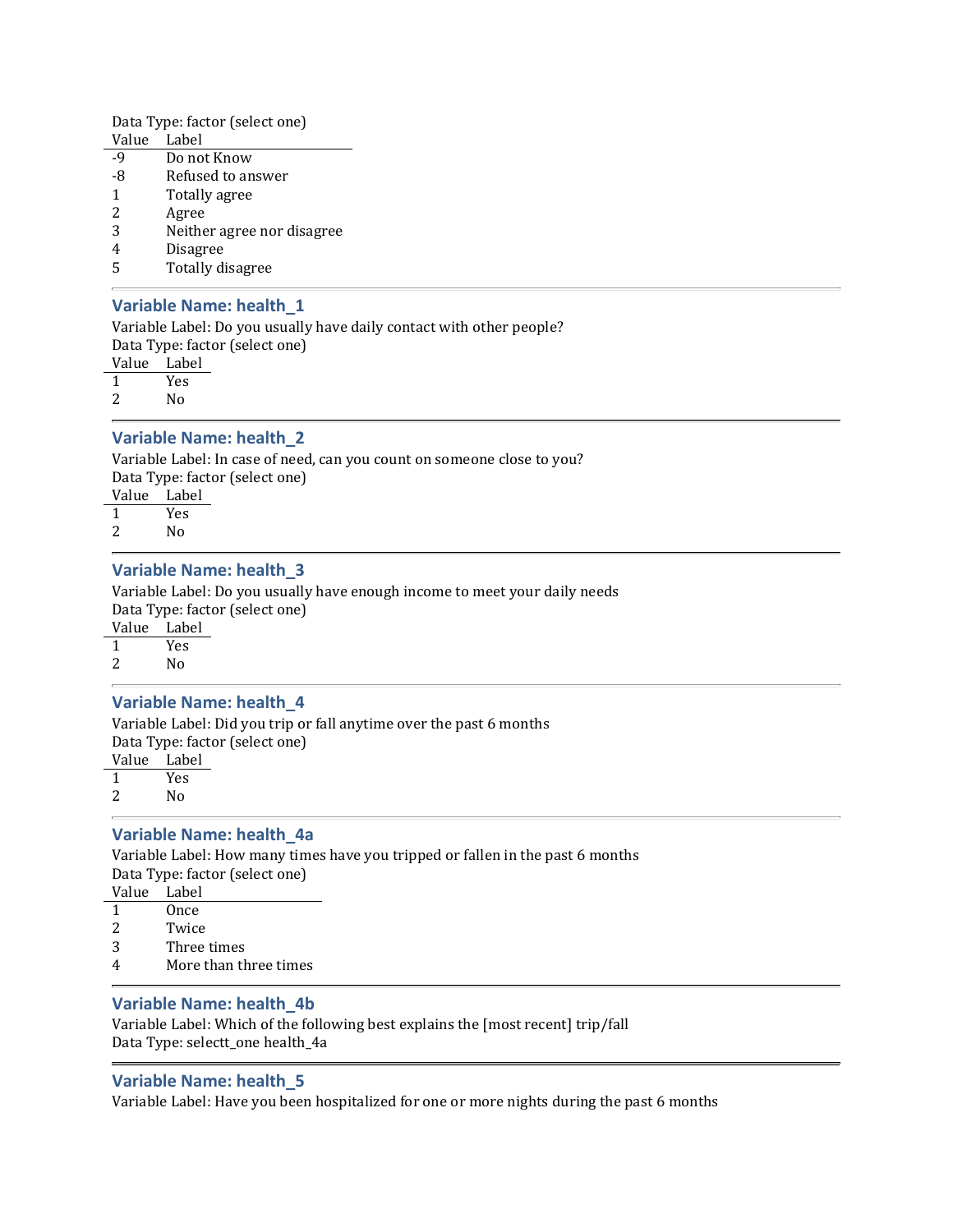Data Type: factor (select one) Value Label 1 Yes 2 No

#### Variable Name: health\_6

Variable Label: Have you visited a hospital EMERGENCY DEPARTMENT during the past 6 months Data Type: factor (select one)

Value Label

1 Yes

2 No

#### Variable Name: health\_7

Variable Label: Overall in the last 30 days, how much difficulty did you have with concentrating or remembering things?

Data Type: factor (select one)

Value Label

1 None

- 2 Mild
- 3 Moderate
- 4 Severe
- 5 Extreme / Cannot do

### Variable Name: health\_8

Variable Label: Overall in the last 30 days, how much difficulty did you have learning a new task (for example, learning how to get to a new place, learning a new game, etc.

Data Type: factor (select one)

| Value | Label |
|-------|-------|
|       |       |

- 1 None
- 2 Mild
- 3 Moderate
- 4 Severe
- 5 Extreme / Cannot do

#### Variable Name: health\_9

Variable Label: Overall in the last 30 days, how much of a problem did you have with sleeping, such as falling asleep, waking up frequently during the night, or waking up too early in the morning Data Type: factor (select one)

Value Label

- 1 None
- 2 Mild
- 3 Moderate
- 4 Severe
- 5 Extreme / Cannot do

### Variable Name: health\_10

Variable Label: Overall in the last 30 days, how much of a problem did you have due to not feeling rested and refreshed during the day (for example, feeling tired or not having energy)? Data Type: factor (select one)

Value Label

- 1 None
- 2 Mild
- 
- 3 Moderate
- 4 Severe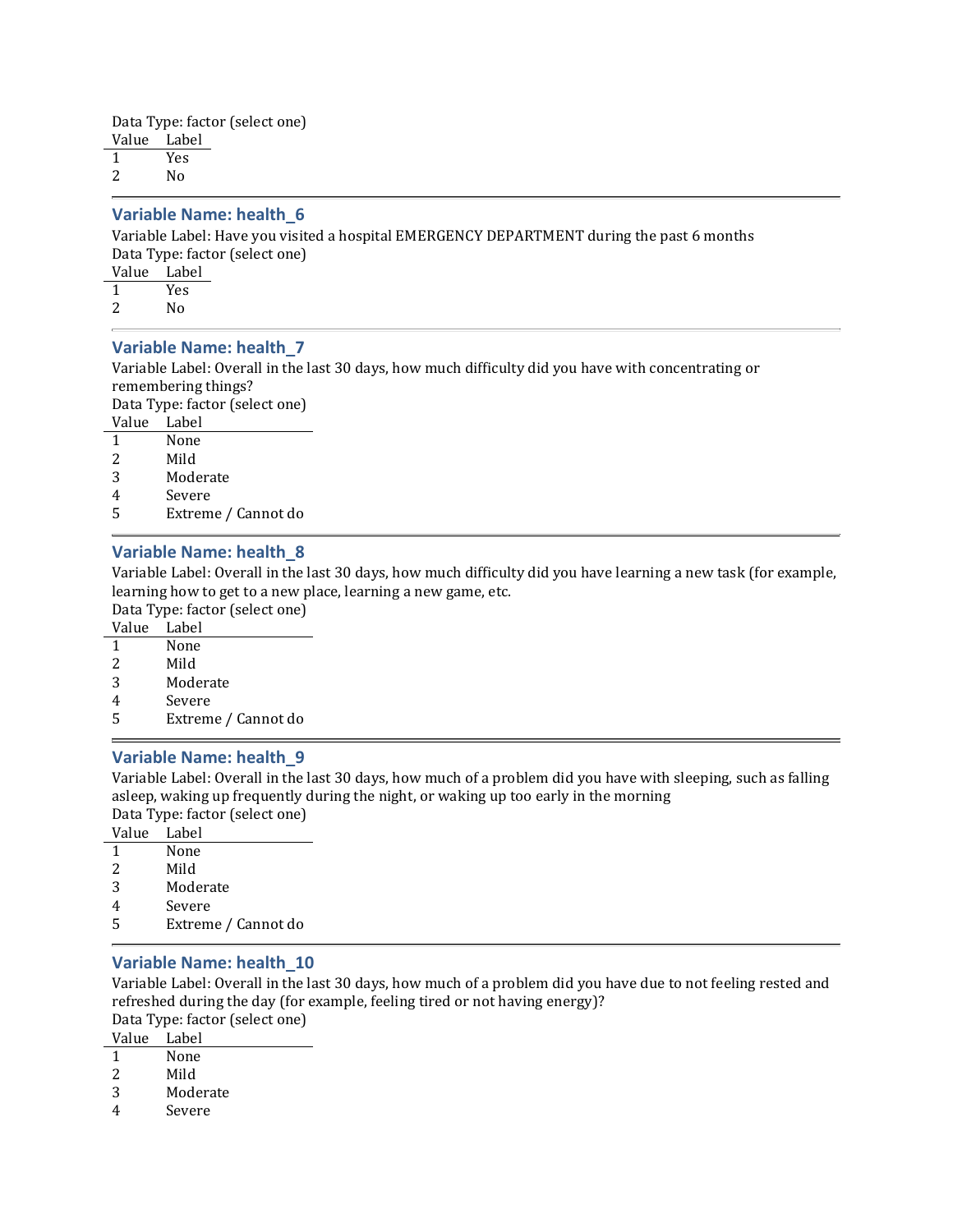#### 5 Extreme / Cannot do

### Variable Name: health\_11

Variable Label: Including people you know well, in the past 12 months, has anyone deliberately hit, slapped, punched or kicked you, or used force or violence in any way?

Data Type: factor (select one)

Value Label

-8 Refused to answer 1 Yes 2  $N_0$ 

### Variable Name: health\_12

Variable Label: Including people you know well, in the past 12 months, has anyone threatened to hit, slap, punch or kick, or use force or violence against you in a way that frightened you?

Data Type: factor (select one)

Value Label

-8 Refused to answer 1 Yes

2 No

### Variable Name: health\_13

Variable Label: In the past 12 months, has anyone stolen anything of yours that you valued Data Type: factor (select one)

Value Label

-8 Refused to answer

1 Yes

2 No

#### Variable Name: health\_13a

Variable Label: What was stolen Data Type: String

#### Variable Name: health\_14

Variable Label: People are generally dishonest and selfish and they want to take advantage of others Data Type: factor (select one)

Value Label

- -9 Do not Know
- -8 Refused to answer
- 1 Totally agree
- 2 Agree
- 3 Neither agree nor disagree
- 4 Disagree
- 5 Totally disagree

#### Variable Name: health\_15

Variable Label: If I do nice things for someone, I can anticipate that they will respect me and treat me just as well as I treat them

Data Type: factor (select one)

Value Label

- -9 Do not Know
- -8 Refused to answer
- 1 Totally agree
- 2 Agree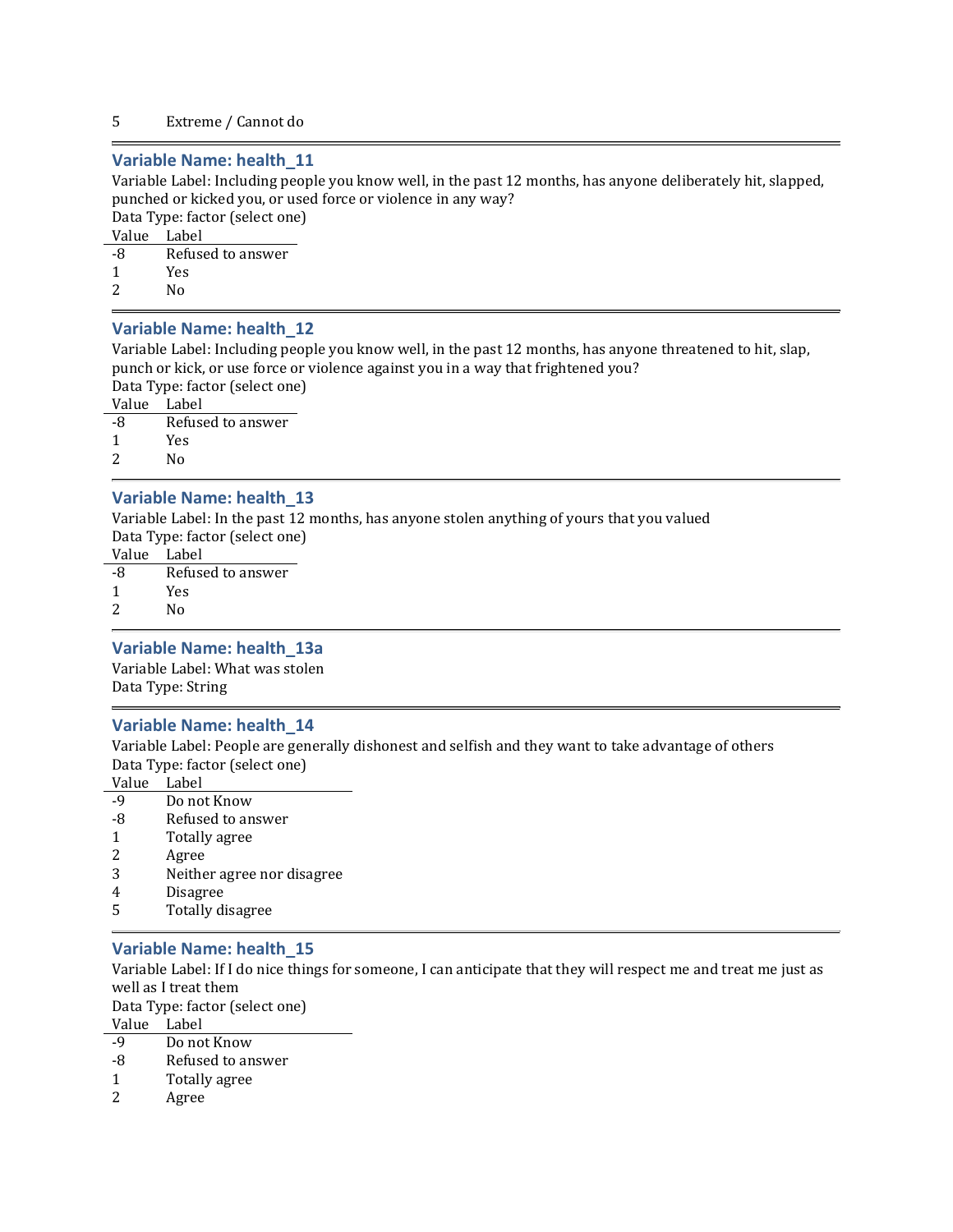- 3 Neither agree nor disagree
- 4 Disagree
- 5 Totally disagree

### Variable Name: health\_16

Variable Label: If I see people who cooperate with each other, I also feel that I would help someone in need Data Type: factor (select one)

Value Label

- -9 Do not Know
- -8 Refused to answer
- 1 Totally agree
- 2 Agree
- 3 Neither agree nor disagree
- 4 Disagree
- 5 Totally disagree

### Variable Name: health\_17

Variable Label: In a difficult situation, I can count on the help from people in my local community Data Type: factor (select one)

Value Label

- -9 Do not Know
- -8 Refused to answer
- 1 Totally agree
- 2 Agree
- 3 Neither agree nor disagree
- 4 Disagree
- 5 Totally disagree

### Variable Name: health\_18

Variable Label: I feel a strong attachment to my local community Data Type: factor (select one)

Value Label

- -9 Do not Know
- -8 Refused to answer
- 1 Totally agree
- 2 Agree
- 3 Neither agree nor disagree
- 4 Disagree
- 5 Totally disagree

### Variable Name: health\_19

Variable Label: Are you an active member of one of more local clubs or associations (e.g., sports club, political group, social club, Parent-Teachers Association, Residents association etc.) Data Type: factor (select one)

Value Label

- -8 Refused to answer
- 1 Yes
- 2 No

### Variable Name: health\_19a

Variable Label: How many clubs or associations are you actively involved with? Data Type: String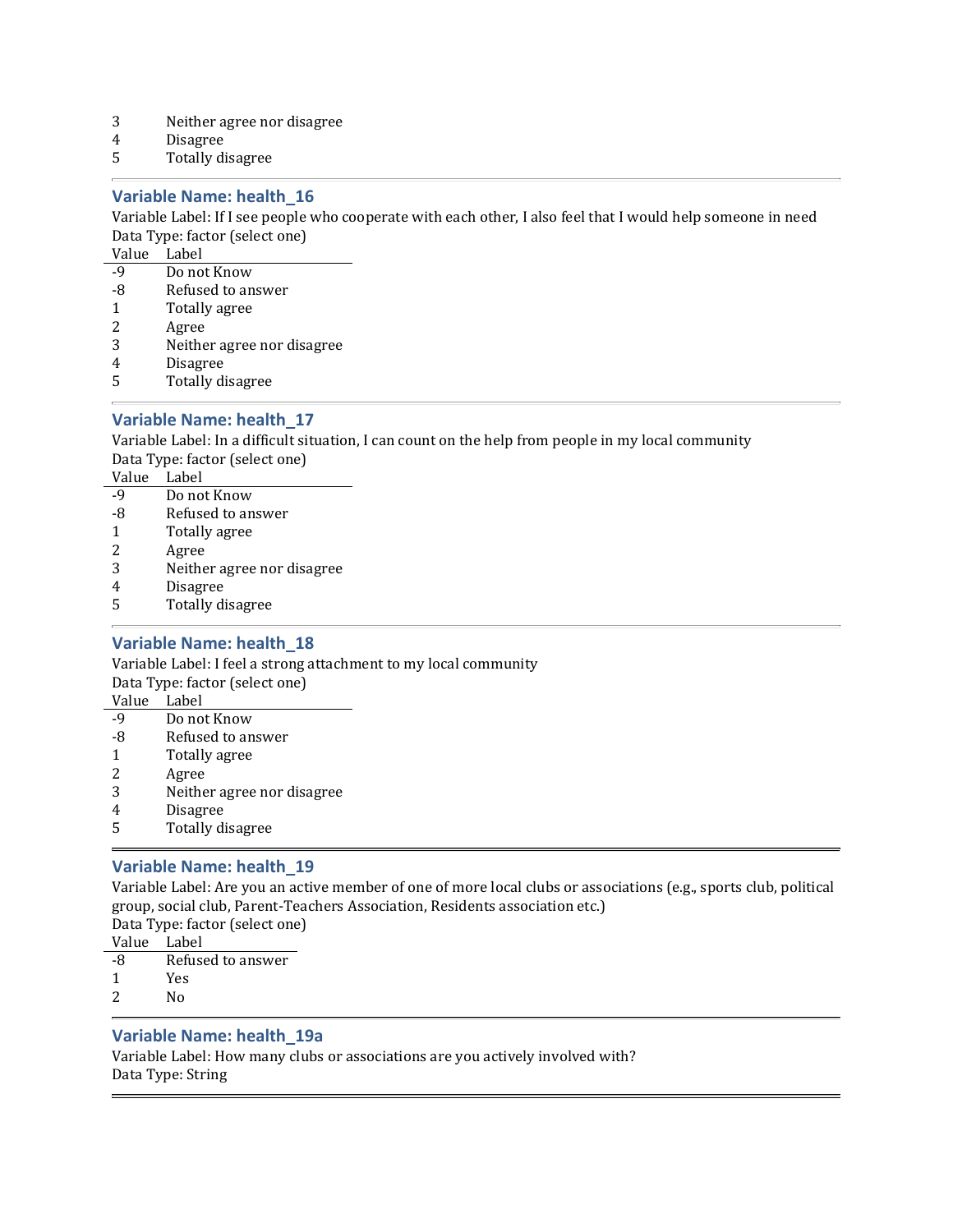### Variable Name: health\_19b

Variable Label: Thinking about the club or association that you are most actively involved with, and the other members age and sex, how similar to you are they?

Data Type: factor (select one)

Value Label

- -9 Do not Know
- 1 Similar
- 2 More similar than dissimilar
- 3 Half-Half
- 4 Less similar than dissimilar
- 5 Dissimilar
- 8 Refused to answer

### Variable Name: health\_19c

Variable Label: Thinking about the club or association that you are most actively involved with, and the other members ethnicity, how similar to you are they?

Data Type: factor (select one)

|--|

- -9 Do not Know
- 1 Similar
- 2 More similar than dissimilar
- 3 Half-Half
- 4 Less similar than dissimilar
- 5 Dissimilar
- 8 Refused to answer

#### Variable Name: dass\_start

Variable Label: Start time (Do not change the values – swipe to next page) Data Type: dateTime

#### Variable Name: dass\_1

Variable Label: I found it hard to wind down. Data Type: factor (select one)

Value Label

- -8 Refused to answer
- 0 Did not apply to me at all
- 1 Applied to me to some degree, some of the time
- 2 Applied to me to a considerable degree, or a good part of time
- 3 Applied to me very much, or most of the time

### Variable Name: dass\_2

Variable Label: I was aware of dryness of my mouth. Data Type: factor (select one) Value Label

- -8 Refused to answer
- 0 Did not apply to me at all
- 1 Applied to me to some degree, some of the time
- 2 Applied to me to a considerable degree, or a good part of time
- 3 Applied to me very much, or most of the time

### Variable Name: dass\_3

Variable Label: I couldn't seem to experience any positive feeling at all. Data Type: factor (select one)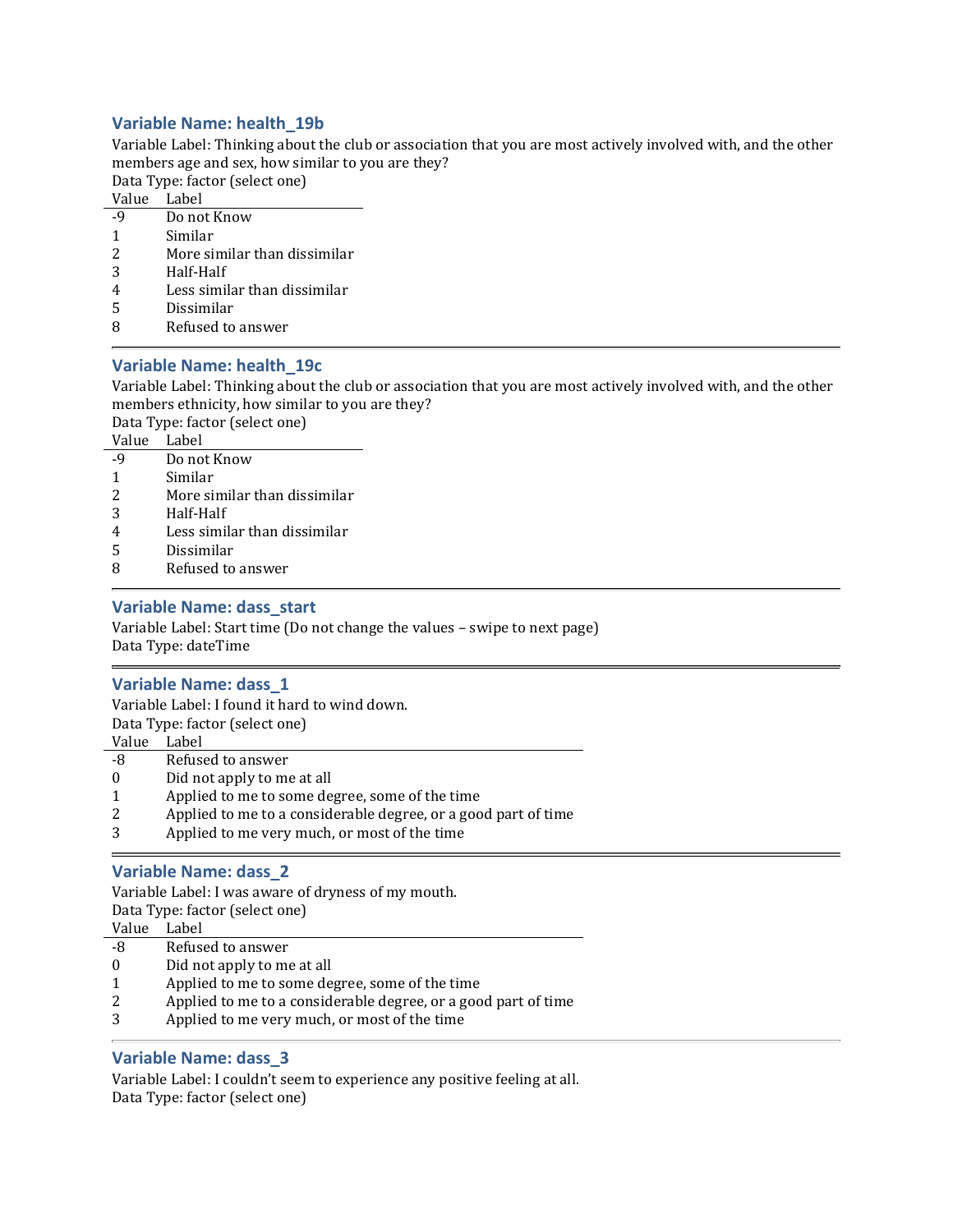| Value    | Label                                                          |  |
|----------|----------------------------------------------------------------|--|
| -8       | Refused to answer                                              |  |
| $\theta$ | Did not apply to me at all                                     |  |
|          | Applied to me to some degree, some of the time                 |  |
|          | Applied to me to a considerable degree, or a good part of time |  |
|          | Applied to me very much, or most of the time                   |  |

### Variable Name: dass\_4

Variable Label: I experienced breathing difficulty (eg, excessively rapid breathing, breathlessness in the absence of physical exertion).

Data Type: factor (select one)

Value Label

- -8 Refused to answer
- 0 Did not apply to me at all
- 1 Applied to me to some degree, some of the time
- 2 Applied to me to a considerable degree, or a good part of time
- 3 Applied to me very much, or most of the time

### Variable Name: dass\_5

Variable Label: I found it difficult to work up the initiative to do things.

Data Type: factor (select one)

| Value    | Label                                                          |
|----------|----------------------------------------------------------------|
| -8       | Refused to answer                                              |
| $\theta$ | Did not apply to me at all                                     |
|          | Applied to me to some degree, some of the time                 |
| 2        | Applied to me to a considerable degree, or a good part of time |
|          |                                                                |

3 Applied to me very much, or most of the time

### Variable Name: dass\_6

Variable Label: I tended to over-react to situations.

Data Type: factor (select one)

Value Label

- -8 Refused to answer
- 0 Did not apply to me at all
- 1 Applied to me to some degree, some of the time
- 2 Applied to me to a considerable degree, or a good part of time
- 3 Applied to me very much, or most of the time

### Variable Name: dass\_7

Variable Label: I experienced trembling (eg, in the hands). Data Type: factor (select one)

Value Label

- -8 Refused to answer
- 0 Did not apply to me at all
- 1 Applied to me to some degree, some of the time
- 2 Applied to me to a considerable degree, or a good part of time
- 3 Applied to me very much, or most of the time

### Variable Name: dass\_8

Variable Label: I felt that I was using a lot of nervous energy. Data Type: factor (select one)

Value Label

-8 Refused to answer

0 Did not apply to me at all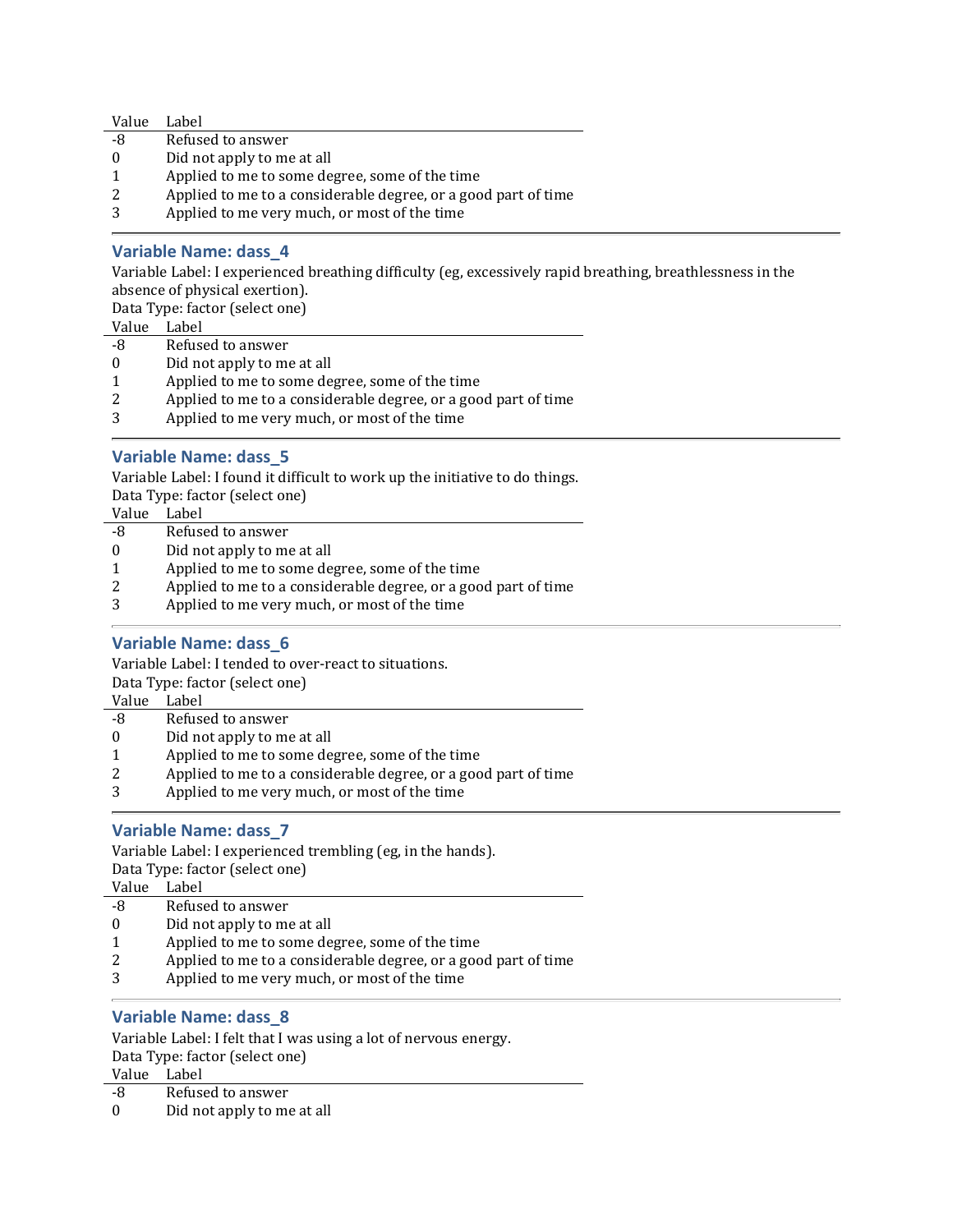- 1 Applied to me to some degree, some of the time<br>2 Applied to me to a considerable degree, or a goo
- 2 Applied to me to a considerable degree, or a good part of time
- 3 Applied to me very much, or most of the time

#### Variable Name: dass\_9

Variable Label: I was worried about situations in which I might panic and make a fool of myself. Data Type: factor (select one)

Value Label

- -8 Refused to answer
- 0 Did not apply to me at all
- 1 Applied to me to some degree, some of the time
- 2 Applied to me to a considerable degree, or a good part of time
- 3 Applied to me very much, or most of the time

### Variable Name: dass\_10

Variable Label: I felt that I had nothing to look forward to.

Data Type: factor (select one)

Value Label

- -8 Refused to answer
- 0 Did not apply to me at all
- 1 Applied to me to some degree, some of the time
- 2 Applied to me to a considerable degree, or a good part of time
- 3 Applied to me very much, or most of the time

### Variable Name: dass\_11

Variable Label: I found myself getting agitated.

Data Type: factor (select one)

Value Label

- -8 Refused to answer
- 0 Did not apply to me at all
- 1 Applied to me to some degree, some of the time
- 2 Applied to me to a considerable degree, or a good part of time
- 3 Applied to me very much, or most of the time

#### Variable Name: dass\_12

Variable Label: I found it difficult to relax.

Data Type: factor (select one)

Value Label

- -8 Refused to answer
- 0 Did not apply to me at all
- 1 Applied to me to some degree, some of the time
- 2 Applied to me to a considerable degree, or a good part of time
- 3 Applied to me very much, or most of the time

#### Variable Name: dass\_13

Variable Label: I felt down-hearted and blue.

Data Type: factor (select one)

| Value | Label |  |
|-------|-------|--|
|       |       |  |

- -8 Refused to answer
- 0 Did not apply to me at all
- 1 Applied to me to some degree, some of the time
- 2 Applied to me to a considerable degree, or a good part of time
- 3 Applied to me very much, or most of the time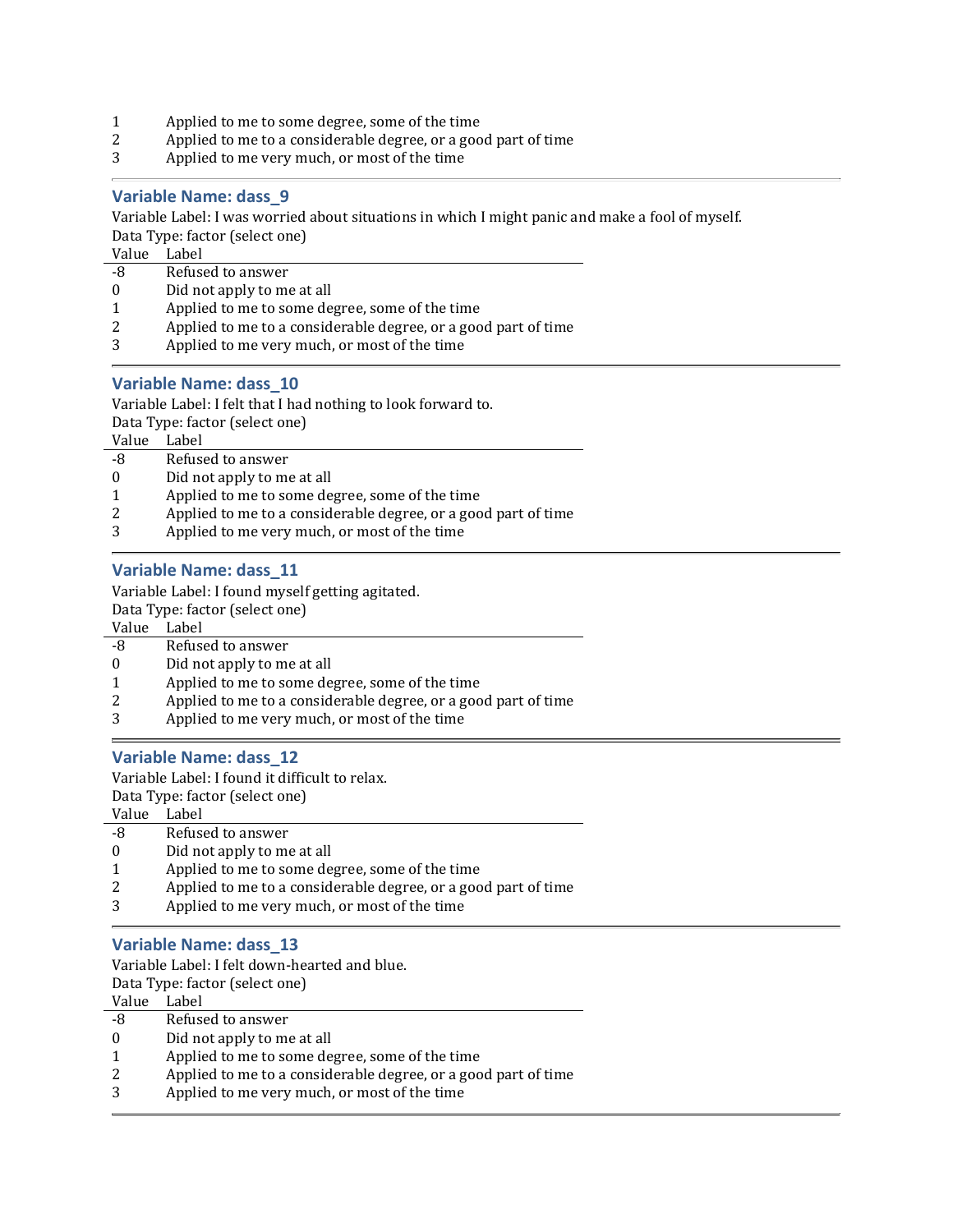### Variable Name: dass\_14

Variable Label: I was intolerant of anything that kept me from getting on with what I was doing. Data Type: factor (select one)

Value Label

- -8 Refused to answer
- 0 Did not apply to me at all
- 1 Applied to me to some degree, some of the time
- 2 Applied to me to a considerable degree, or a good part of time
- 3 Applied to me very much, or most of the time

#### Variable Name: dass\_15

Variable Label: I felt I was close to panic.

Data Type: factor (select one)

Value Label

- -8 Refused to answer
- 0 Did not apply to me at all
- 1 Applied to me to some degree, some of the time
- 2 Applied to me to a considerable degree, or a good part of time
- 3 Applied to me very much, or most of the time

#### Variable Name: dass\_16

Variable Label: I was unable to become enthusiastic about anything.

Data Type: factor (select one)

- Value Label
- -8 Refused to answer
- 0 Did not apply to me at all
- 1 Applied to me to some degree, some of the time
- 2 Applied to me to a considerable degree, or a good part of time
- 3 Applied to me very much, or most of the time

### Variable Name: dass\_17

Variable Label: I felt I wasn't worth much as a person.

Data Type: factor (select one)

Value Label

- -8 Refused to answer 0 Did not apply to me at all
- 1 Applied to me to some degree, some of the time
- 2 Applied to me to a considerable degree, or a good part of time
- 3 Applied to me very much, or most of the time

#### Variable Name: dass\_18

Variable Label: I felt that I was rather touchy. Data Type: factor (select one)

Value Label

- -8 Refused to answer
- 0 Did not apply to me at all
- 1 Applied to me to some degree, some of the time
- 2 Applied to me to a considerable degree, or a good part of time
- 3 Applied to me very much, or most of the time

### Variable Name: dass\_19

Variable Label: I was aware of the action of my heart in the absence of physical exertion (eg, sense of heart rate increase, heart missing a beat).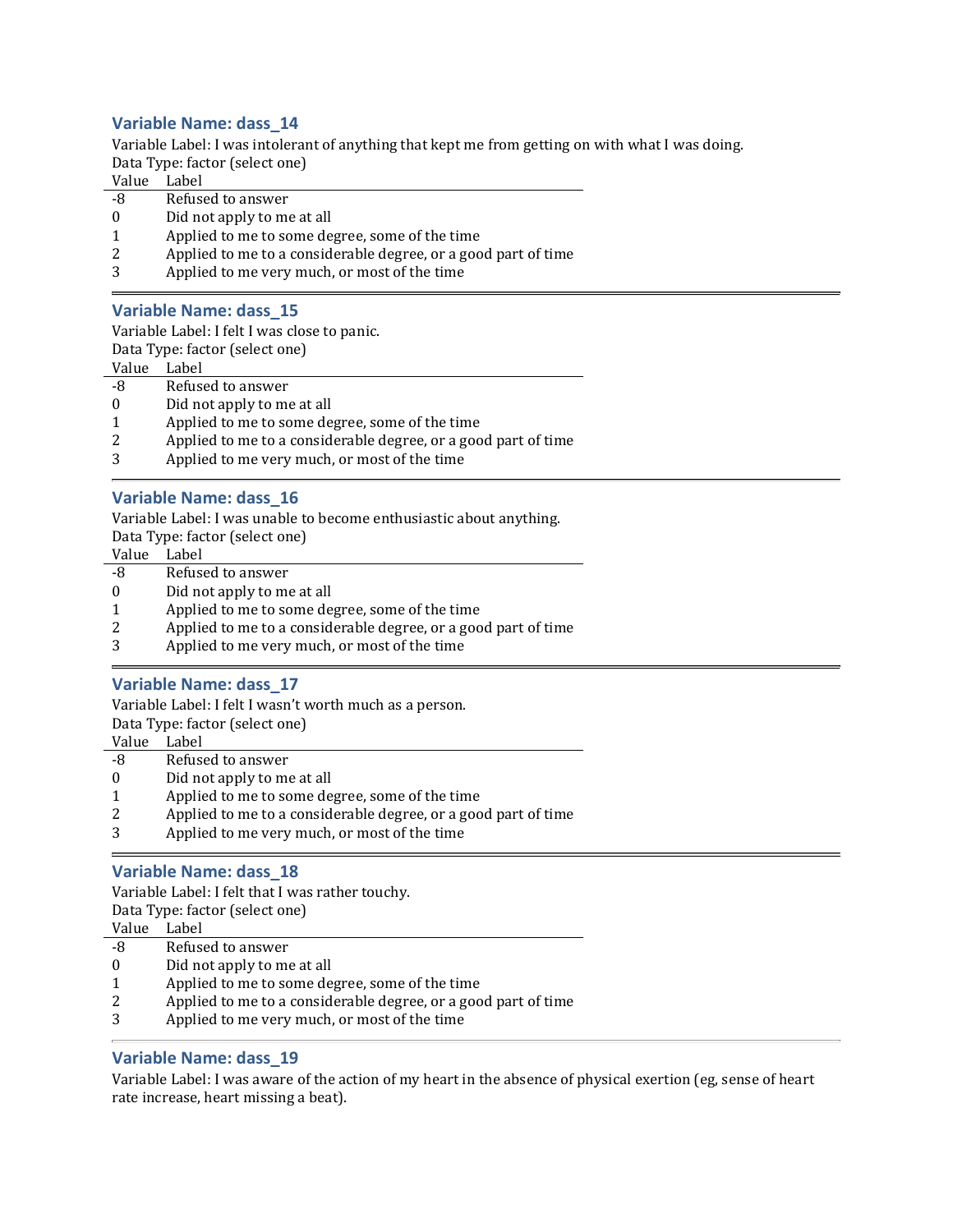Data Type: factor (select one)

- Value Label
- -8 Refused to answer
- 0 Did not apply to me at all
- 1 Applied to me to some degree, some of the time
- 2 Applied to me to a considerable degree, or a good part of time
- 3 Applied to me very much, or most of the time

### Variable Name: dass\_20

Variable Label: I felt scared without any good reason.

Data Type: factor (select one)

- Value Label
- -8 Refused to answer
- 0 Did not apply to me at all
- 1 Applied to me to some degree, some of the time
- 2 Applied to me to a considerable degree, or a good part of time
- 3 Applied to me very much, or most of the time

### Variable Name: dass\_21

Variable Label: I felt that life was meaningless. Data Type: factor (select one)

| Did not apply to me at all                                     |
|----------------------------------------------------------------|
| Applied to me to some degree, some of the time                 |
| Applied to me to a considerable degree, or a good part of time |
| Applied to me very much, or most of the time                   |
|                                                                |

### Variable Name: dass\_end

Variable Label: End time (Do not change the values – swipe to next page) Data Type: dateTime

### Variable Name: whoqol\_start

Variable Label: Start time (Do not change the values – swipe to next page) Data Type: dateTime

### Variable Name: whoqol\_1

Variable Label: How would you rate your quality of life? Data Type: factor (select one)  $-1$ 

| Value | Label                 |
|-------|-----------------------|
| -8    | Refused to answer     |
| 1     | Very poor             |
| 2     | Poor                  |
| 3     | Neither poor nor good |
| 4     | Good                  |
| 5     | Very Good             |
|       |                       |

#### Variable Name: whoqol\_2

Variable Label: How satisfied are you with your health? Data Type: factor (select one)

Value Label

-8 Refused to answer

1 Very dissatisfied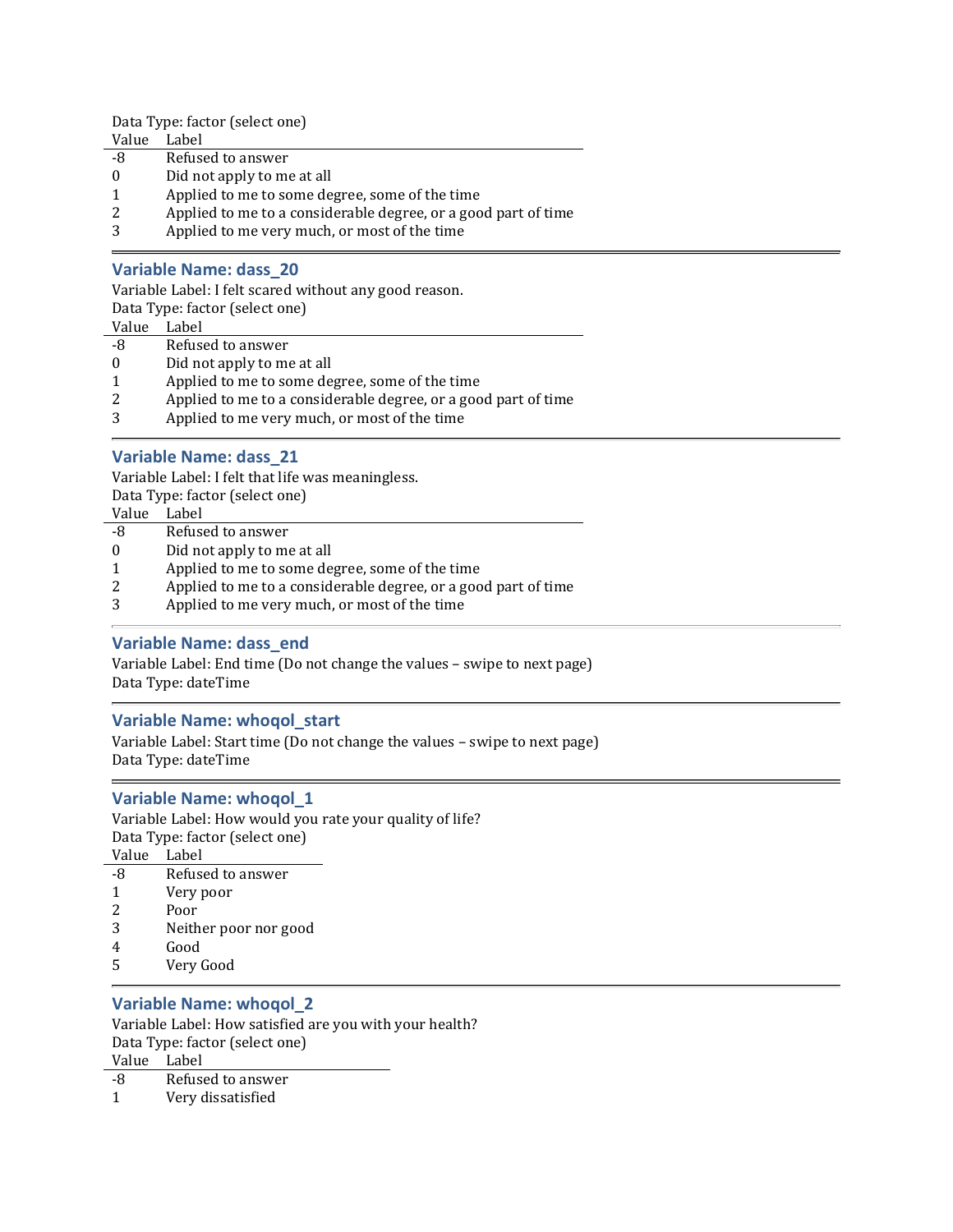- 2 Dissatisfied
- 3 Neither satisfied nor dissatisfied
- 4 Satisfied
- 5 Very satisfied

#### Variable Name: whoqol\_3

Variable Label: To what extent do you feel that physical pain prevents you from doing what you need to do? Data Type: factor (select one)

Value Label

- -8 Refused to answer
- 1 An extreme amount
- 2 Very much
- 3 A moderate amount
- 4 A little
- 5 Not at all

### Variable Name: whoqol\_4

Variable Label: How much do you need any medical treatment to function in your daily life? Data Type: factor (select one) Value Label

- -8 Refused to answer
- 1 An extreme amount
- 2 Very much
- 3 A moderate amount
- 4 A little
- 5 Not at all

### Variable Name: whoqol\_5

Variable Label: How much do you enjoy life? Data Type: factor (select one)

- Value Label -8 Refused to answer
- 1 Not at all
- 2 A little
- 3 A moderate amount
- 4 Very much
- 5 An extreme amount

### Variable Name: whoqol\_6

Variable Label: To what extent do you feel your life to be meaningful? Data Type: factor (select one) Value Label

- -8 Refused to answer
- 1 Not at all
- 2 A little
- 3 A moderate amount
- 4 Very much
- 5 An extreme amount

#### Variable Name: whoqol\_7

Variable Label: How well are you able to concentrate? Data Type: factor (select one) Value Label

-8 Refused to answer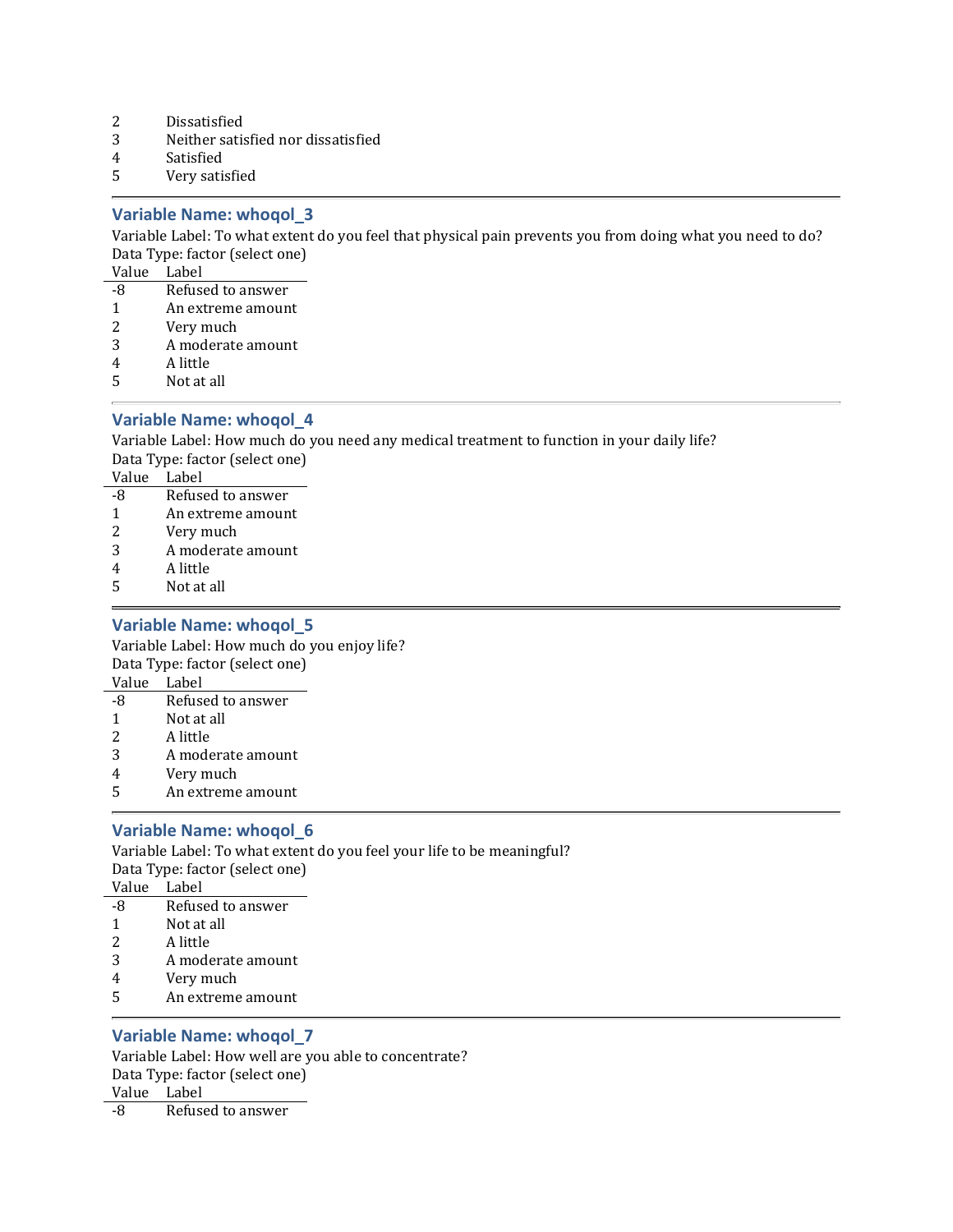- 1 Not at all
- 2 A little
- 3 A moderate amount
- 4 Very much
- 5 Extremely

#### Variable Name: whoqol\_8

Variable Label: How safe do you feel in your daily life?

Data Type: factor (select one)

Value Label

- -8 Refused to answer
- 1 Not at all
- 2 A little
- 3 A moderate amount
- 4 Very much
- 5 Extremely

### Variable Name: whoqol\_9

Variable Label: How healthy is your physical environment? Data Type: factor (select one) Value Label

| , and |                   |
|-------|-------------------|
| -8    | Refused to answer |
| -1    | Not at all        |
| 2     | A little          |

- 3 A moderate amount
- 4 Very much
- 5 Extremely

### Variable Name: whoqol\_10

Variable Label: Do you have enough energy for everyday life? Data Type: factor (select one) Value Label

- -8 Refused to answer
- 1 Not at all
- 2 A little
- 3 Moderately
- 4 Mostly
- 5 Completely

### Variable Name: whoqol\_11

Variable Label: Are you able to accept your bodily appearance? Data Type: factor (select one) Value Label

- -8 Refused to answer
- 1 Not at all
- 2 A little
- 3 Moderately
- 4 Mostly
- 5 Completely

### Variable Name: whoqol\_12

Variable Label: Have you enough money to meet your needs? Data Type: factor (select one) Value Label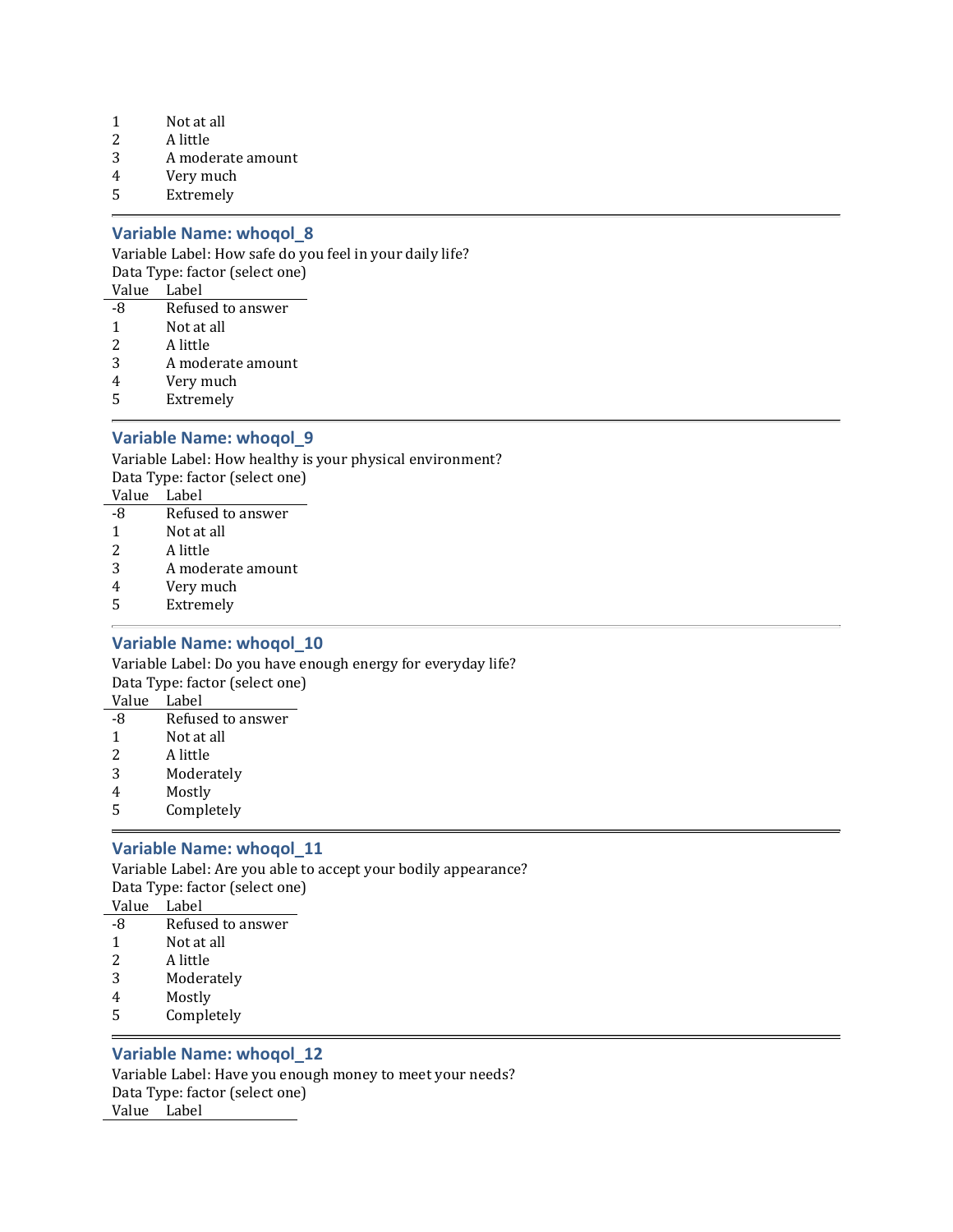- -8 Refused to answer
- 1 Not at all
- 2 A little
- 3 Moderately
- 4 Mostly
- 5 Completely

### Variable Name: whoqol\_13

Variable Label: How available to you is the information that you need in your day-to-day life? Data Type: factor (select one)

| Value | Label |
|-------|-------|
|       |       |

- -8 Refused to answer 1 Not at all
- 2 A little
- 
- 3 Moderately
- 4 Mostly
- 5 Completely

### Variable Name: whoqol\_14

Variable Label: To what extent do you have the opportunity for leisure activities? Data Type: factor (select one)

| Value | Label |
|-------|-------|

| -8 | Refused to answer |
|----|-------------------|
| 1  | Not at all        |
| 2  | A little          |
| 3  | Moderately        |
|    |                   |

- 4 Mostly
- 5 Completely

### Variable Name: whoqol\_15

Variable Label: How well are you able to get around? Data Type: factor (select one) Value Label

- -8 Refused to answer
- 1 Very poor
- 2 Poor
- 3 Neither poor nor good
- 4 Good
- 5 Very Good

### Variable Name: whoqol\_16

Variable Label: How satisfied are you with your sleep? Data Type: factor (select one) Value Label

- -8 Refused to answer
- 1 Very dissatisfied
- 2 Dissatisfied
- 3 Neither satisfied nor dissatisfied
- 4 Satisfied
- 5 Very satisfied

### Variable Name: whoqol\_17

Variable Label: How satisfied are you with your ability to perform your daily living activities? Data Type: factor (select one)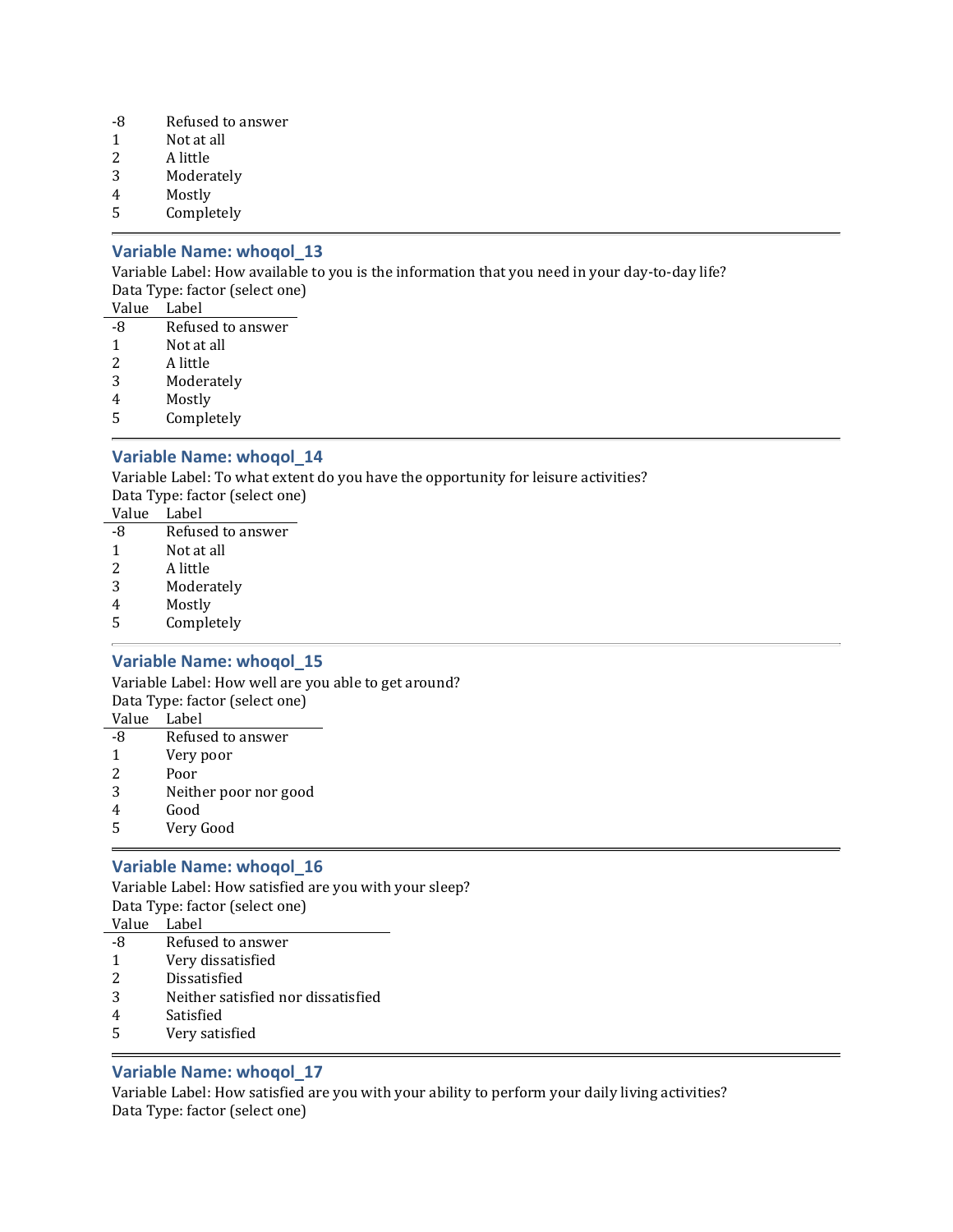| Value | Label                              |
|-------|------------------------------------|
| -8    | Refused to answer                  |
| 1     | Very dissatisfied                  |
| 2     | Dissatisfied                       |
| 3     | Neither satisfied nor dissatisfied |
|       | Satisfied                          |
|       |                                    |

5 Very satisfied

### Variable Name: whoqol\_18

Variable Label: How satisfied are you with your capacity for work? Data Type: factor (select one) Value Label -8 Refused to answer

- 1 Very dissatisfied
- 2 Dissatisfied
- 3 Neither satisfied nor dissatisfied
- 4 Satisfied
- 5 Very satisfied

### Variable Name: whoqol\_19

Variable Label: How satisfied are you with yourself? Data Type: factor (select one) Value Label

- -8 Refused to answer
- 1 Very dissatisfied
- 2 Dissatisfied
- 3 Neither satisfied nor dissatisfied
- 4 Satisfied
- 5 Very satisfied

### Variable Name: whoqol\_20

Variable Label: How satisfied are you with your personal relationships? Data Type: factor (select one) Value Label -8 Refused to answer

- 1 Very dissatisfied
- 2 Dissatisfied
- 
- 3 Neither satisfied nor dissatisfied
- 4 Satisfied
- 5 Very satisfied

### Variable Name: whoqol\_21

Variable Label: How satisfied are you with your sex life? Data Type: factor (select one) Value Label -8 Refused to answer 1 Very dissatisfied

- 2 Dissatisfied
- 3 Neither satisfied nor dissatisfied
- 4 Satisfied
- 5 Very satisfied

### Variable Name: whoqol\_22

Variable Label: How satisfied are you with the support you get from your friends?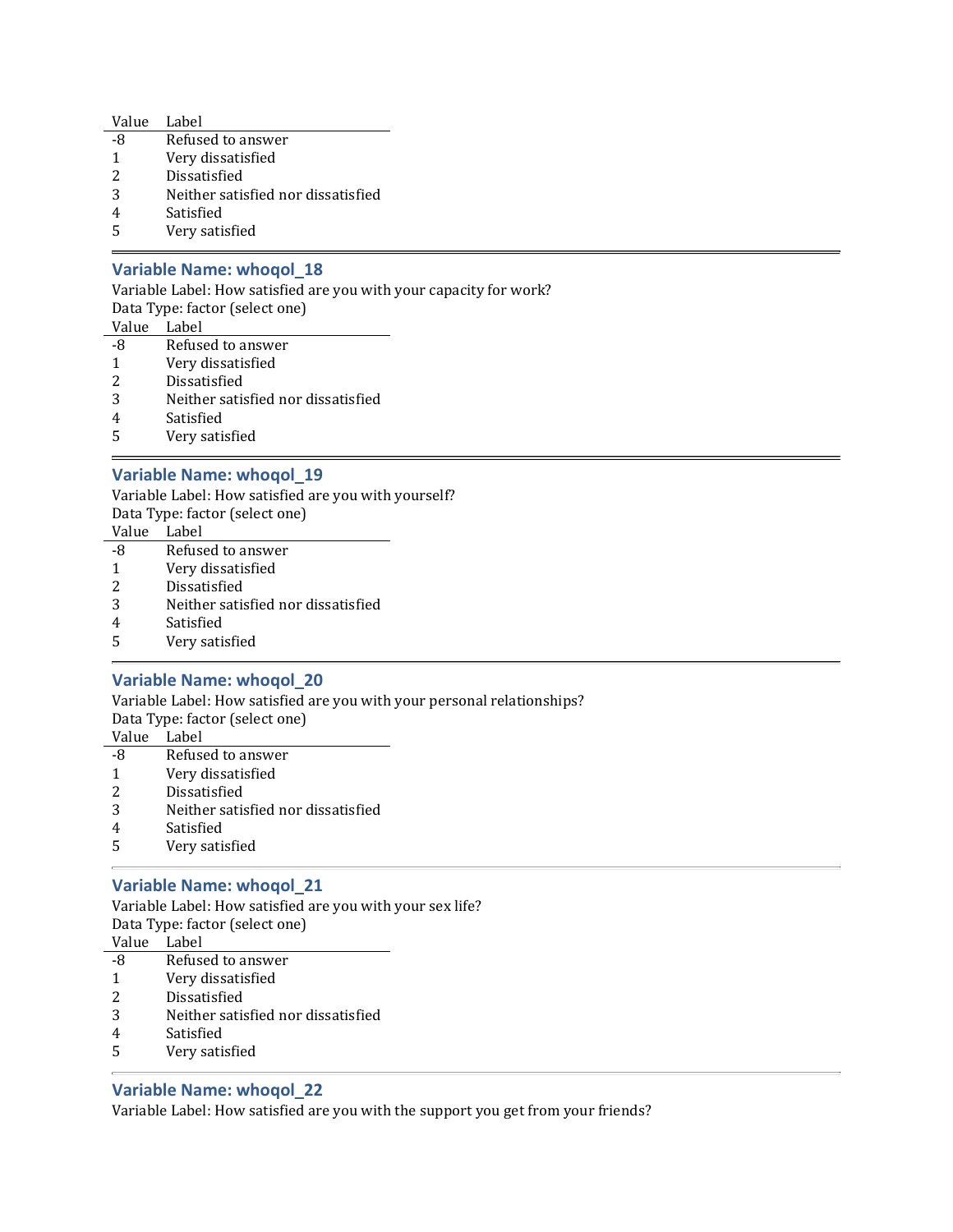Data Type: factor (select one)

- Value Label
- -8 Refused to answer
- 1 Very dissatisfied
- 2 Dissatisfied
- 3 Neither satisfied nor dissatisfied
- 4 Satisfied
- 5 Very satisfied

### Variable Name: whoqol\_23

Variable Label: How satisfied are you with the conditions of your living place?

Data Type: factor (select one)

Value Label

- -8 Refused to answer
- 1 Very dissatisfied
- 2 Dissatisfied
- 3 Neither satisfied nor dissatisfied
- 4 Satisfied
- 5 Very satisfied

### Variable Name: whoqol\_24

Variable Label: How satisfied are you with your access to health services?

Data Type: factor (select one)

Value Label

- -8 Refused to answer
- 1 Very dissatisfied
- 2 Dissatisfied
- 3 Neither satisfied nor dissatisfied
- 4 Satisfied
- 5 Very satisfied

#### Variable Name: whoqol\_25

Variable Label: How satisfied are you with your transport?

Data Type: factor (select one)

Value Label

- -8 Refused to answer
- 1 Very dissatisfied
- 2 Dissatisfied
- 3 Neither satisfied nor dissatisfied
- 4 Satisfied
- 5 Very satisfied

### Variable Name: whoqol\_26

Variable Label: How often do you have negative feelings such as blue mood, despair, anxiety, depression? Data Type: factor (select one)

Value Label

- -8 Refused to answer
- 1 Always
- 2 Very Often
- 3 Quite Often
- 4 Seldom
- 5 Never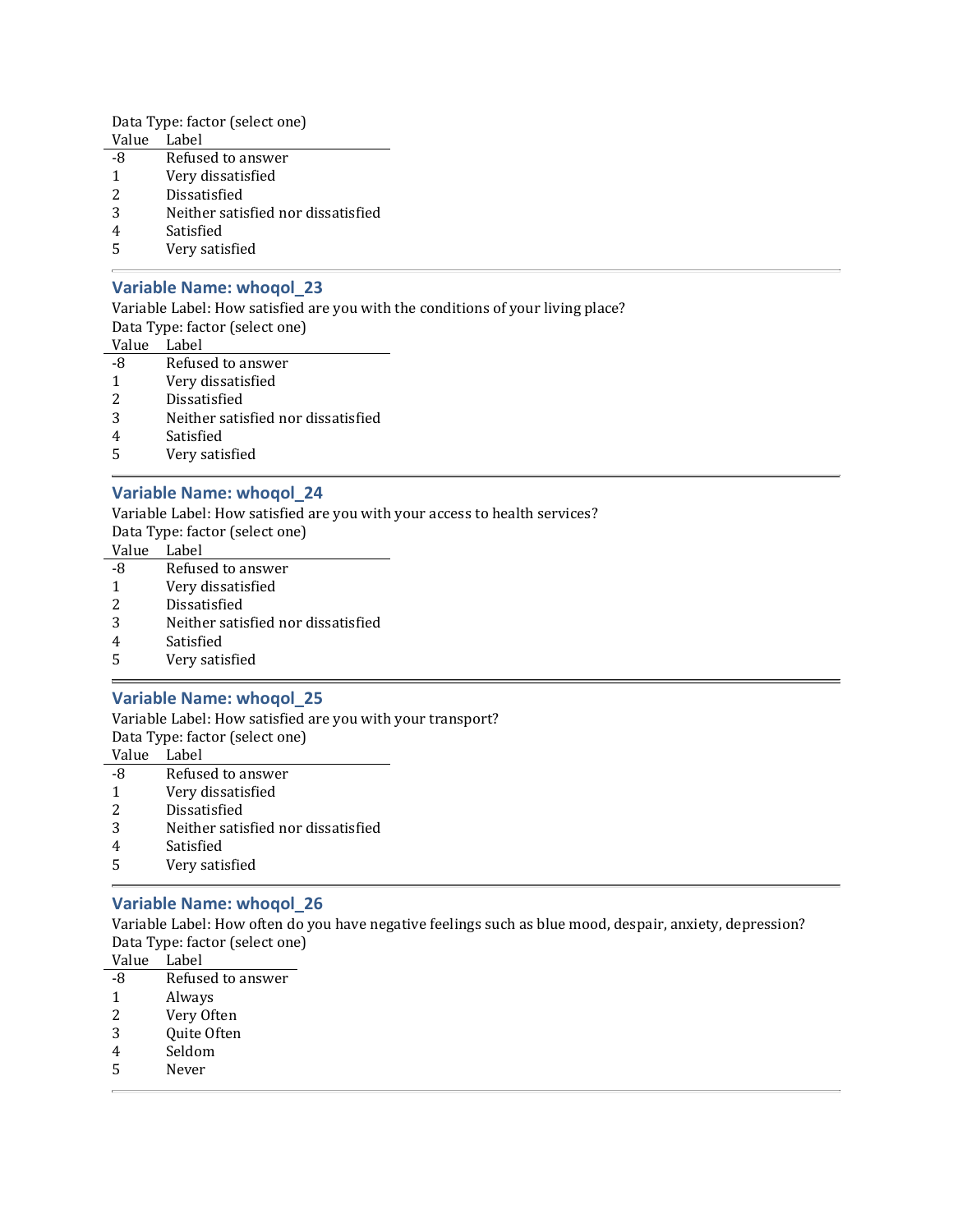### Variable Name: whoqol\_end

Variable Label: End time (Do not change the values – swipe to next page) Data Type: dateTime

#### Variable Name: smoking\_1

Variable Label: Have you ever smoked a whole cigarette Data Type: factor (select one) Value Label -8 Refused to answer 1 Yes

2 No

### Variable Name: smoking\_1a

Variable Label: How old were you when you had your first whole cigarette Data Type: Integer

### Variable Name: smoking\_2

Variable Label: Currently do you smoke tobacco everyday, less than everyday, or not at all? Data Type: factor (select one)

Value Label

- -8 Refused to answer
- 1 Everyday
- 2 Less than everyday
- 3 Not at all

### Variable Name: smoking\_3

Variable Label: In the past did you smoke tobacco everyday, less than everyday, or not at all? Data Type: factor (select one)

Value Label

- -8 Refused to answer
- 1 Everyday
- 2 Less than everyday
- 3 Not at all

#### Variable Name: smoking\_4

Variable Label: Years stopped Data Type: integer

#### Variable Name: smoking\_5

Variable Label: How old were you when you started smoking everyday Data Type: Integer

#### Variable Name: smoking\_6

Variable Label: Of the following tobacco products, which ones did you smoke in the past month (select all that apply) Data Type: factor (select multiple) Value Label

- -9 Do not Know
- -8 Refused to answer
- 1 Manufactured cigarettes excluding kretek
- 2 Hand rolled cigarettes
- 3 Kretek
- 4 Other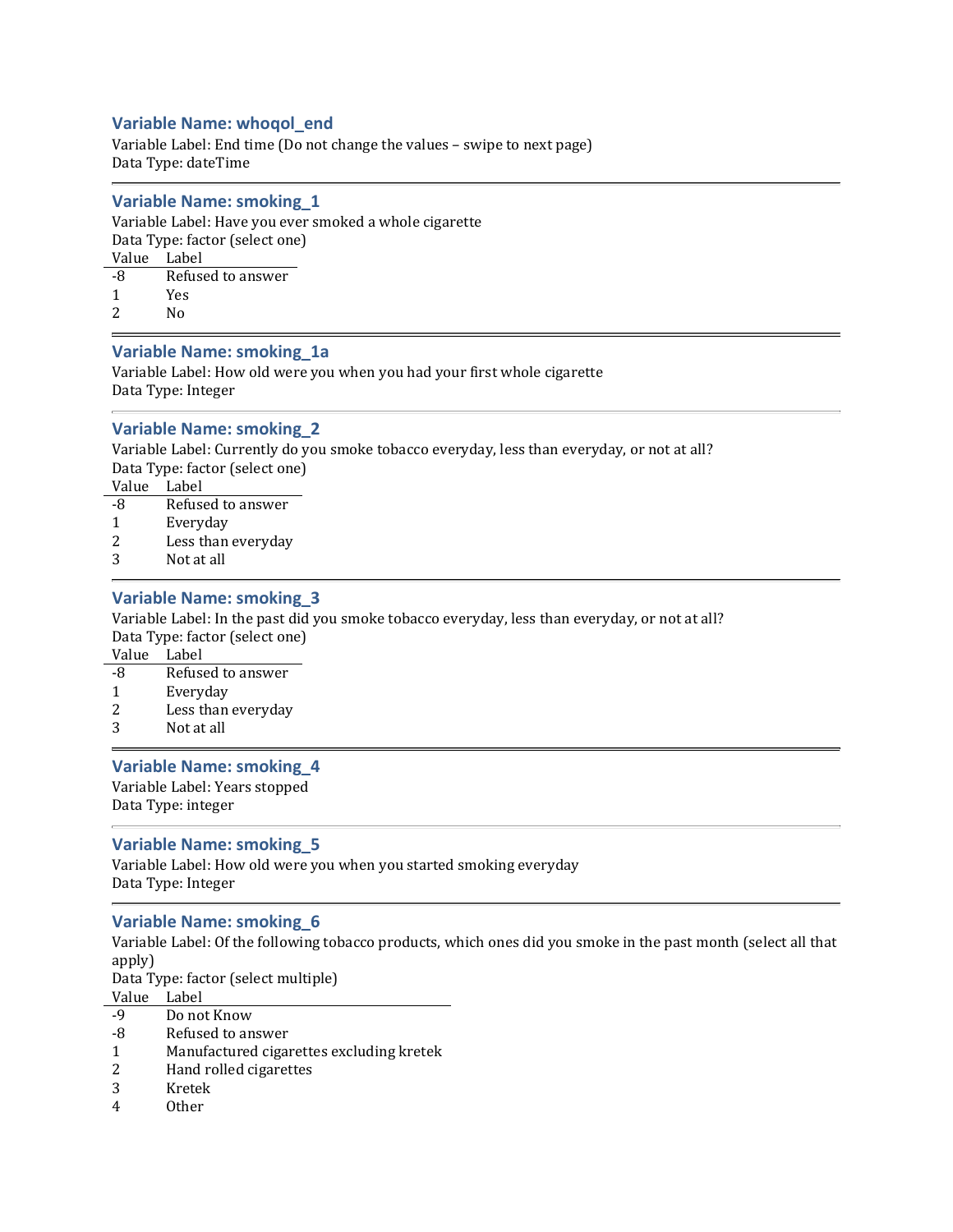#### Variable Name: smoking\_7

Variable Label: On average, how many manufactured cigarettes do you smoke a day Data Type: Integer

#### Variable Name: smoking\_8

Variable Label: On average, how many hand rolled cigarettes do you smoke a day Data Type: Integer

#### Variable Name: smoking\_9

Variable Label: On average, how many kretek do you smoke a day Data Type: Integer

#### Variable Name: smoking\_10

Variable Label: Do you think you are addicted to cigarettes? Data Type: factor (select one) Value Label

| -9 | Do not Know       |
|----|-------------------|
| -8 | Refused to answer |
| -1 | <b>Yes</b>        |

2 No

#### Variable Name: smoking\_11

Variable Label: How difficult would you find it to quit smoking Data Type: factor (select one)

Value Label

- -9 Do not Know
- -8 Refused to answer
- 1 Very Easy
- 2 Easy
- 3 Possible but not easy
- 4 Difficult
- 5 Very Difficult
- 6 Impossible

#### Variable Name: smoking\_12

Variable Label: Have you ever tried to quit smoking? Data Type: factor (select one) Value Label

| -8 | Refused to answer |
|----|-------------------|
| -1 | Yes               |
| 2  | N٥                |

#### Variable Name: smoking\_13

Variable Label: In the past 12 months how many times did you try to quit smoking Data Type: factor (select one) Value Label NA NA

#### Variable Name: drinking\_1

Variable Label: Have you consumed an alcoholic drink within the past 30 days? Data Type: factor (select one)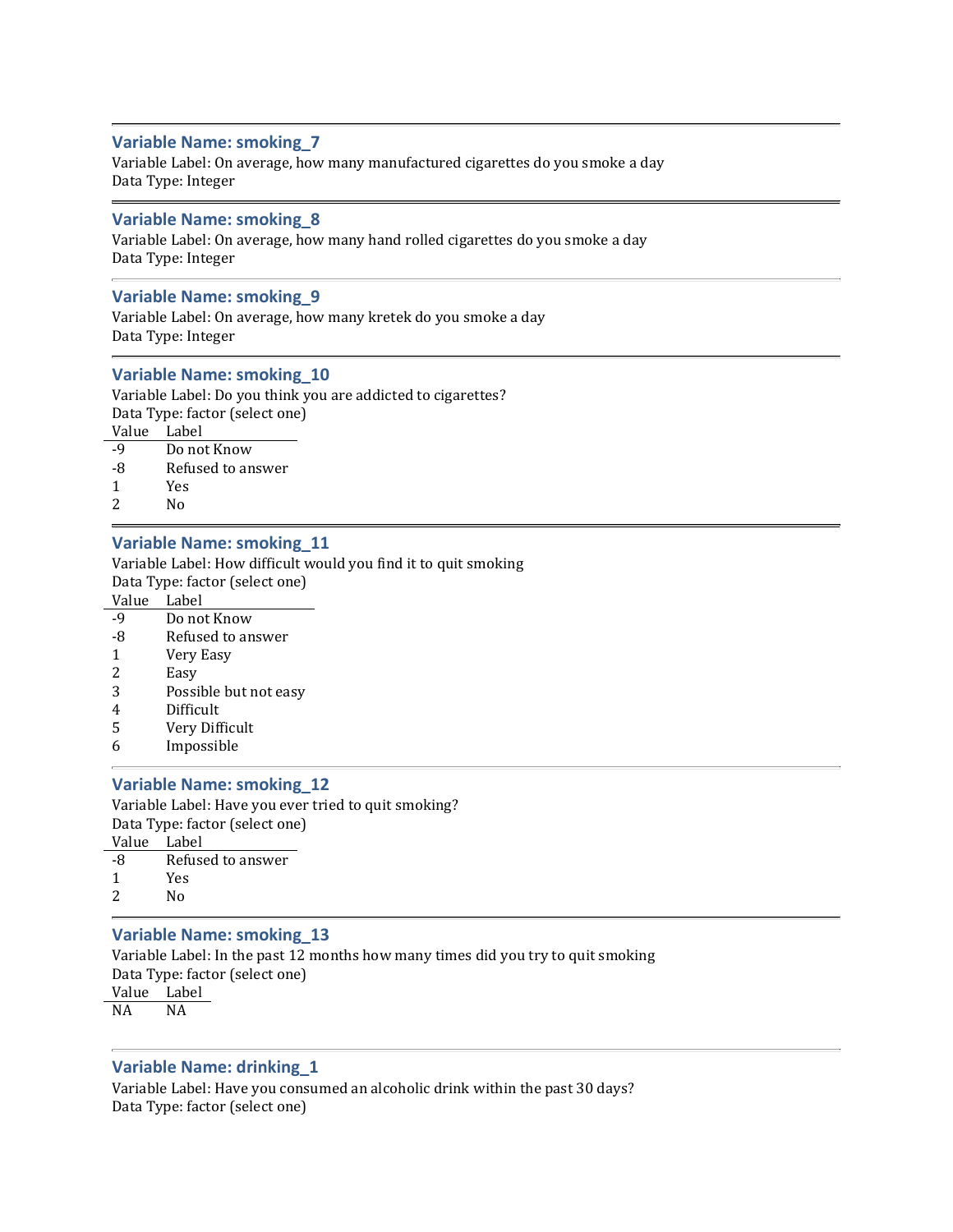| Value | Label             |
|-------|-------------------|
| -8    | Refused to answer |
| -1    | Yes               |
| 2     | N٥                |

### Variable Name: drinking\_2

Variable Label: During the past 30 days, when you consumed an alcoholic drink, how often was it with meals? Please do not count snacks.

Data Type: factor (select one)

Value Label

- 1 Always with a meal
- 2 Usually with a meal
- 3 Half the time with a meal
- 4 Rarely with a meal
- 5 Never with a meal

### Variable Name: drinking\_3

Variable Label: During the past 30 days, have you drunk so much that you woke up somewhere without remembering how you got there?

Data Type: factor (select one)

Value Label -8 Refused to answer 1 Yes

2 No

### Variable Name: nutrition\_1

Variable Label: On average, how many meals (of the 21 meals in a week? breakfast, lunch and dinner) do you eat in a restaurant, food stall, mamak

Data Type: String

### Variable Name: physical\_1

Variable Label: Does your work involve VIRGOROUS-INTENSITY activities that causes large increases in breathing or heart rate like [carrying or lifting heavy loads, digging or construction work] for at least 10 minutes continuously?

Data Type: factor (select one)

- Value Label
- -8 Refused to answer
- 1 Yes
- 2 No

### Variable Name: physical\_2

Variable Label: In a typical week, on how many days do you do VIRGOROUS-INTENSITY activities as part of your work?

Data Type: String

#### Variable Name: physical\_3

Variable Label: How much time do you spend doing VIRGOROUS-INTENSITY activities at work on a typical day? (Record hours) Data Type: String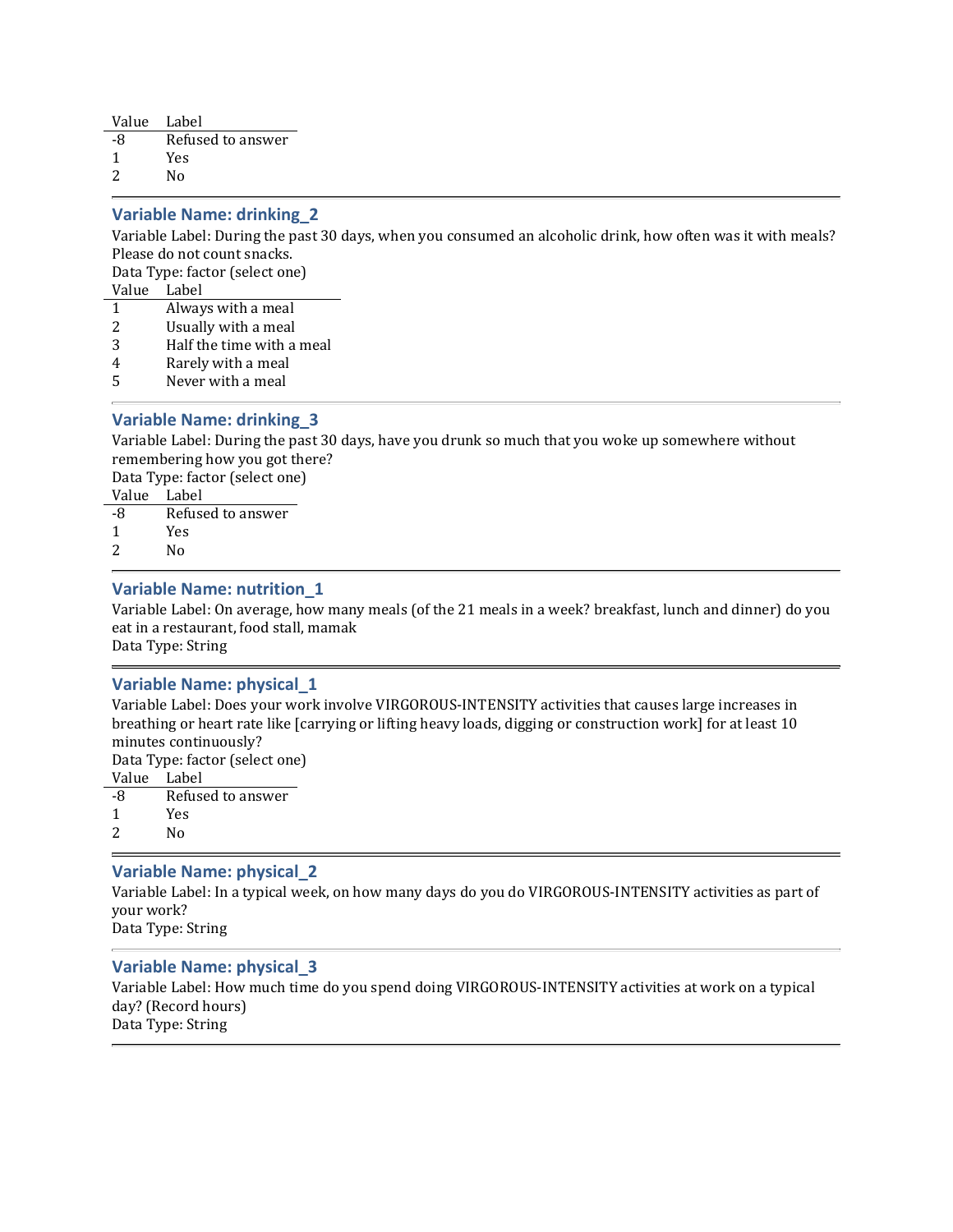### Variable Name: physical\_4

Variable Label: Does your work involve MODERATE-INTENSITY activities, that causes small increases in breathing or heart rate such as brisk walking [or carrying light loads] for at least 10 minutes continuously? [INSERT EXAMPLES] (USE SHOWCARD)

Data Type: factor (select one)

Value Label

-8 Refused to answer

1 Yes

2 No

### Variable Name: physical\_5

Variable Label: In a typical week, on how many days do you doMODERATE-INTENSITY activities as part of your work?

Data Type: String

### Variable Name: physical\_6

Variable Label: How much time do you spend doing MODERATE-INTENSITY activities at work on a typical day?

Data Type: String

### Variable Name: physical\_7

Variable Label: Do you walk or use a pedal bicycle for at least 10 CONTINUOUS minutes to get to and from places

Data Type: factor (select one)

Value Label

-8 Refused to answer

1 Yes

2 No

#### Variable Name: physical\_8

Variable Label: In a typical week, on how many days do you walk or bicycle for at least 10 CONTINUOUS minutes to get to and from places? Data Type: String

### Variable Name: physical\_9

Variable Label: How much time do you spend walking or bicycling on a typical day? (Record hours) Data Type: String

### Variable Name: physical\_10

Variable Label: Do you do any VIRGOROUS-INTENSITY sports, fitness or recreational (leisure) activities that cause large increases in breathing or heart rate like [running or football] for at least 10 minutes continuously? Data Type: factor (select one)

Value Label

- -8 Refused to answer
- 1 Yes
- 2 No

### Variable Name: physical\_11

Variable Label: In a typical week, on how many days do you do VIRGOROUS-INTENSITY sports, fitness or recreational (leisure) activities? Data Type: String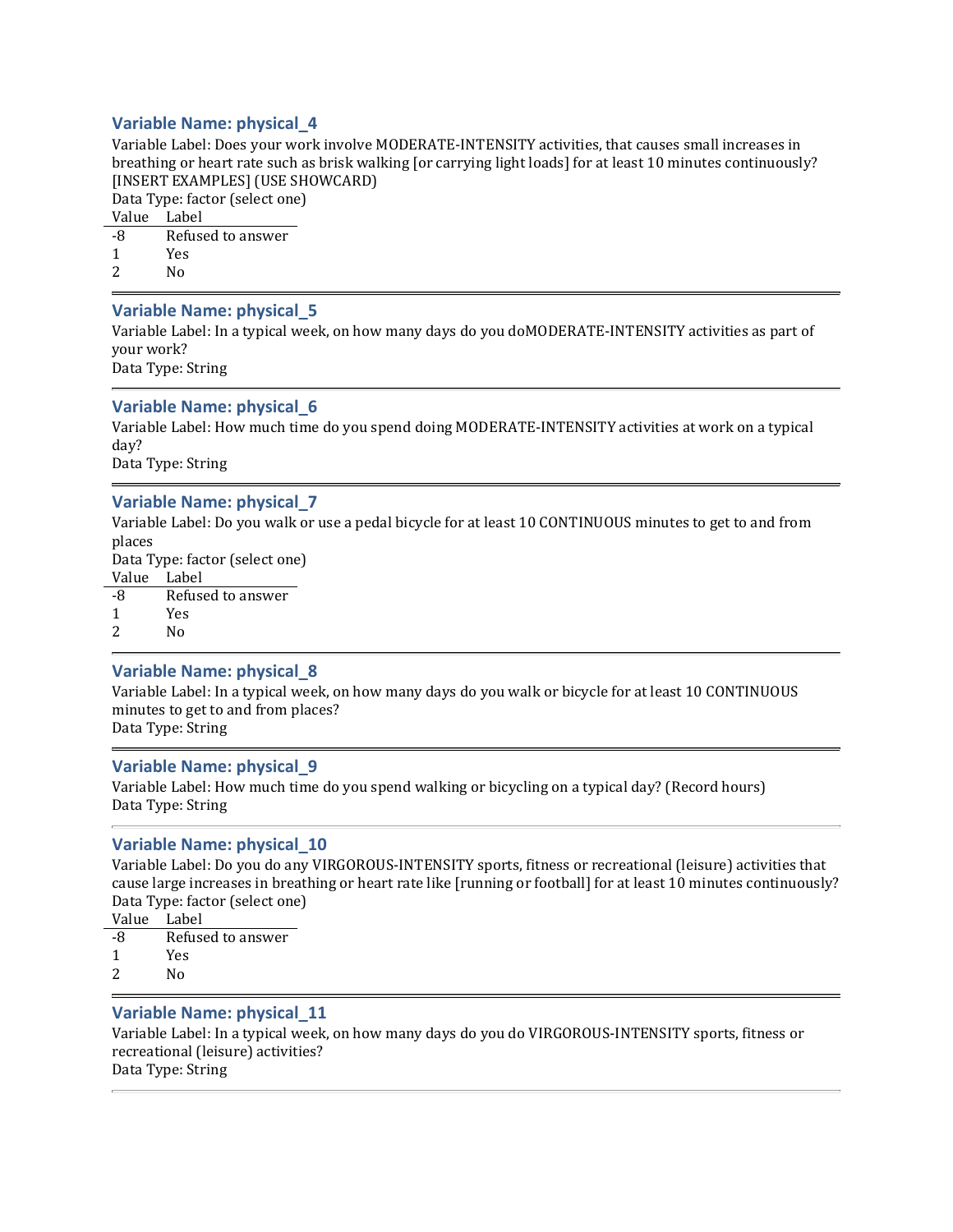### Variable Name: physical\_12

Variable Label: How much time do you spend doing VIRGOROUS-INTENSITY sports, fitness or recreational activities on a typical day? Data Type: String

#### Variable Name: physical\_13

Variable Label: Do you do any MODERATE-INTENSITY sports, fitness or recreational (leisure) activities that cause small increases in breathing or heart rate like such as brisk walking, [cycling, swimming, volleyball] for at least 10 minutes continuously?

Data Type: factor (select one)

Value Label -8 Refused to answer

1 Yes

2 No

### Variable Name: physical\_14

Variable Label: In a typical week, on how many days do you do MODERATE-INTENSITY sports, fitness or recreational (leisure) activities? Data Type: String

### Variable Name: physical\_15

Variable Label: How much time do you spend doing MODERATE-INTENSITY sports, fitness or recreational activities on a typical day? Data Type: String

### Variable Name: physical\_16

Variable Label: How much time do you usually spend sitting or reclining (excluding sleep at night) on a typical day? Data Type: String

#### Variable Name: hypertension\_1

Variable Label: Have you ever had your blood pressure measured by a doctor or other health worker Data Type: factor (select one)

- Value Label
- -8 Refused to answer
- 1 Yes
- 2 No

### Variable Name: hypertension\_2

Variable Label: Have you ever been told by a doctor or other health worker that you have raised blood pressure or hypertension? Data Type: factor (select one) Value Label -8 Refused to answer 1 Yes 2 No

### Variable Name: hypertension\_3

Variable Label: Have you been told this in the past 12 months? Data Type: factor (select one) Value Label -8 Refused to answer 1 Yes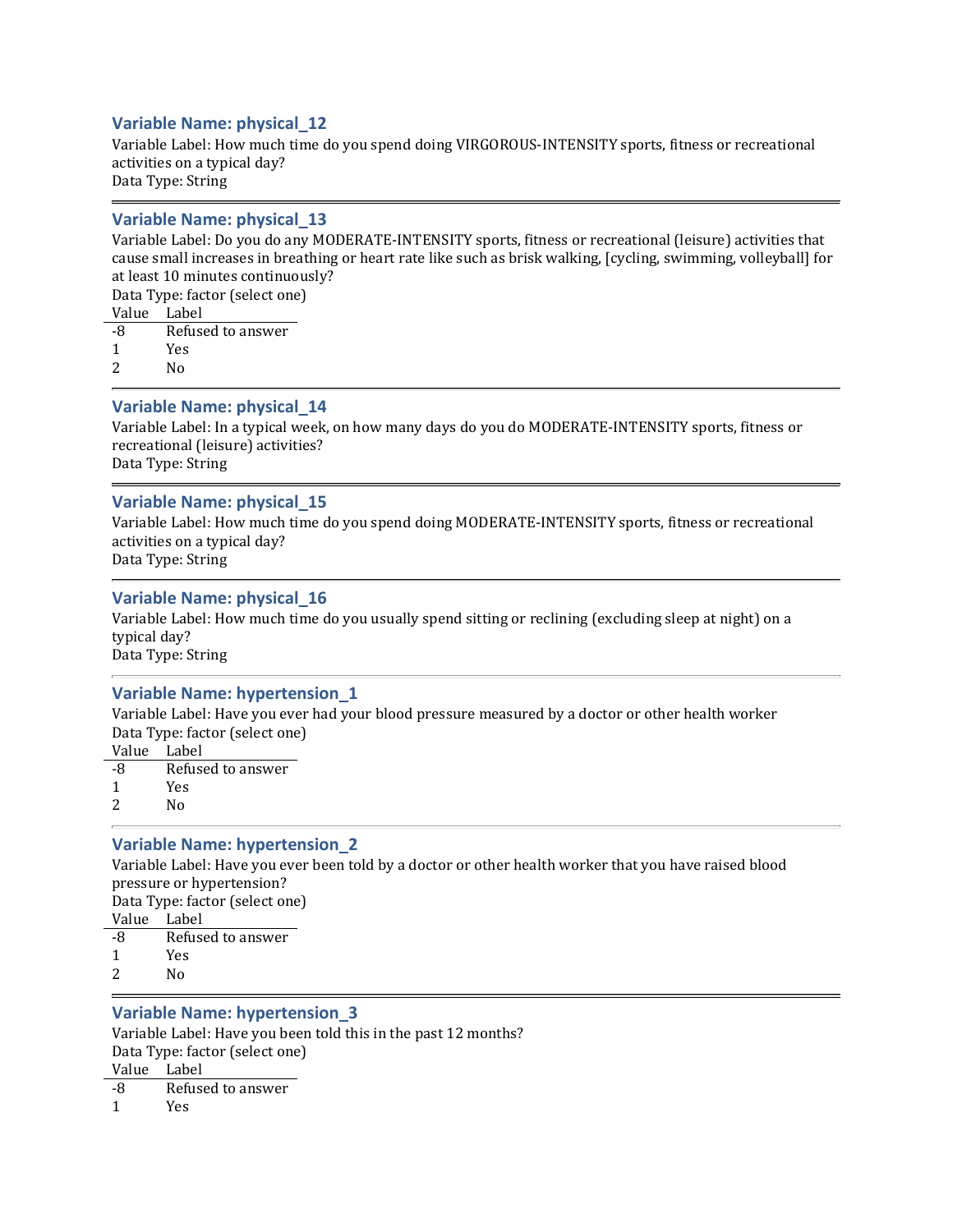2 No

### Variable Name: hypertension\_4

Variable Label: Have you taken any drugs (medication - not Traditional Chinese Medicine (TCM)) in the past 2 weeks for your blood pressure

Data Type: factor (select one)

Value Label

| -8 | Refused to answer |
|----|-------------------|
|    | <b>Yes</b>        |
| 2  | N٥                |

### Variable Name: hypertension\_5

Variable Label: In the past 12 months, have you seen a traditional healer or TCM practitioner for raised blood pressure or hypertension

Data Type: factor (select one) Value Label -8 Refused to answer

1 Yes

2 No

### Variable Name: hypertension\_6

Variable Label: Are you currently taking any herbal or traditional remedy for raised blood pressure or hypertension

Data Type: factor (select one)

Value Label -8 Refused to answer 1 Yes 2 No

### Variable Name: diabetes\_1

Variable Label: Have you ever had your blood sugar measured by a doctor or other health worker? Data Type: factor (select one)

Value Label -8 Refused to answer

1 Yes

2 No

### Variable Name: diabetes\_2

Variable Label: Have you ever been told by a doctor or other health worker that you have raised blood sugar or diabetes? Data Type: factor (select one) Value Label -8 Refused to answer

1 Yes

2 No

#### Variable Name: diabetes\_3

Variable Label: Have you been told this in the past 12 months? Data Type: factor (select one) Value Label -8 Refused to answer

- 
- 1 Yes
- 2 No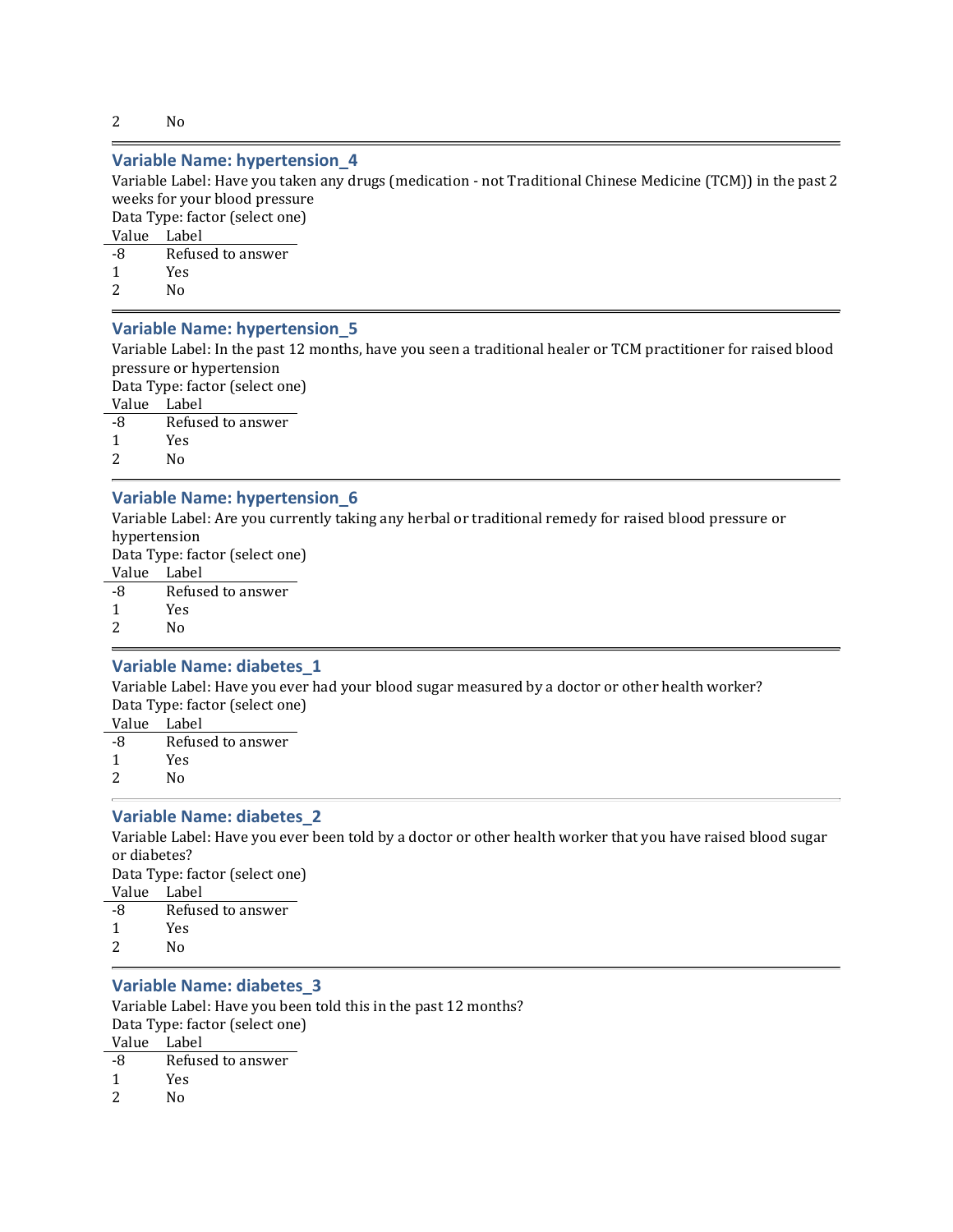### Variable Name: diabetes\_4

Variable Label: Are you currently receiving insulin for your diabetes or raised blood sugar? Data Type: factor (select one) Value Label -8 Refused to answer 1 Yes

2 No

### Variable Name: diabetes\_5

Variable Label: Have you taken any drugs (medication not TCM) in the past 2 weeks for your diabetes or raised blood sugar?

Data Type: factor (select one)

Value Label -8 Refused to answer 1 Yes

2 No

### Variable Name: diabetes\_6

Variable Label: In the past 12 months, have you seen a traditional healer or TCM practitioner for raised blood sugar or diabetes? Data Type: factor (select one)

Value Label

-8 Refused to answer

1 Yes

2 No

### Variable Name: diabetes\_7

Variable Label: Are you currently taking any herbal or traditional remedy for raised blood sugar or diabetes? Data Type: factor (select one)

Value Label -8 Refused to answer

- 1 Yes
- 2 No

### Variable Name: hw\_start

Variable Label: Start time (Do not change the values – swipe to next page) Data Type: dateTime

#### Variable Name: hw\_1

Variable Label: Can stand straight Data Type: factor (select one) Value Label 1 Yes 2 No

#### Variable Name: hw\_2

Variable Label: Can move and stand on the weighing scales without assistance Data Type: factor (select one)

- Value Label 1 Yes
- 2 No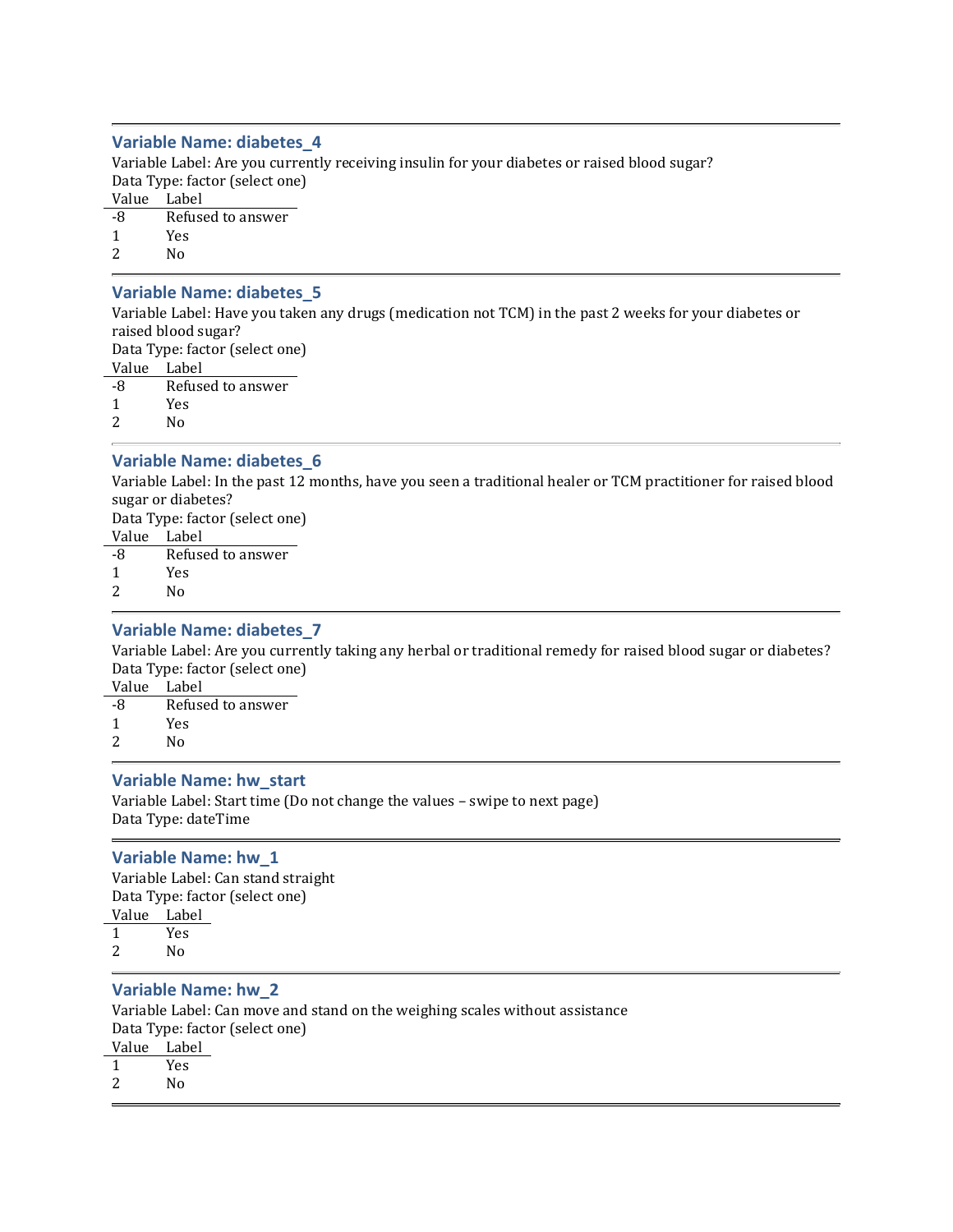#### Variable Name: hw\_3

Variable Label: Enter device ID for height and weight Data Type: string

### Variable Name: hw\_5

Variable Label: Height Data Type: Integer

#### Variable Name: hw\_6

Variable Label: Arm Span Data Type: Integer

#### Variable Name: hw\_8

Variable Label: Weight Data Type: integer

#### Variable Name: hw\_9

Variable Label: Are you pregnant? Data Type: factor (select one) Value Label -8 Refused to answer

- 1 Yes
- 2 No

### Variable Name: hw\_11

Variable Label: Enter device ID for waist Data Type: string

#### Variable Name: hw\_12

Variable Label: Waist circumference: Age >=16 Data Type: integer

#### Variable Name: hw\_13

Variable Label: Do you think the waist measurement was done correctly Data Type: factor (select one) Value Label 1 Yes 2 No

### Variable Name: hw\_end

Variable Label: End time (Do not change the values – swipe to next page) Data Type: dateTime

### Variable Name: bp\_start

Variable Label: Start time (Do not change the values – swipe to next page) Data Type: dateTime

### Variable Name: bp\_1

Variable Label: Enter device ID for blood pressure Data Type: String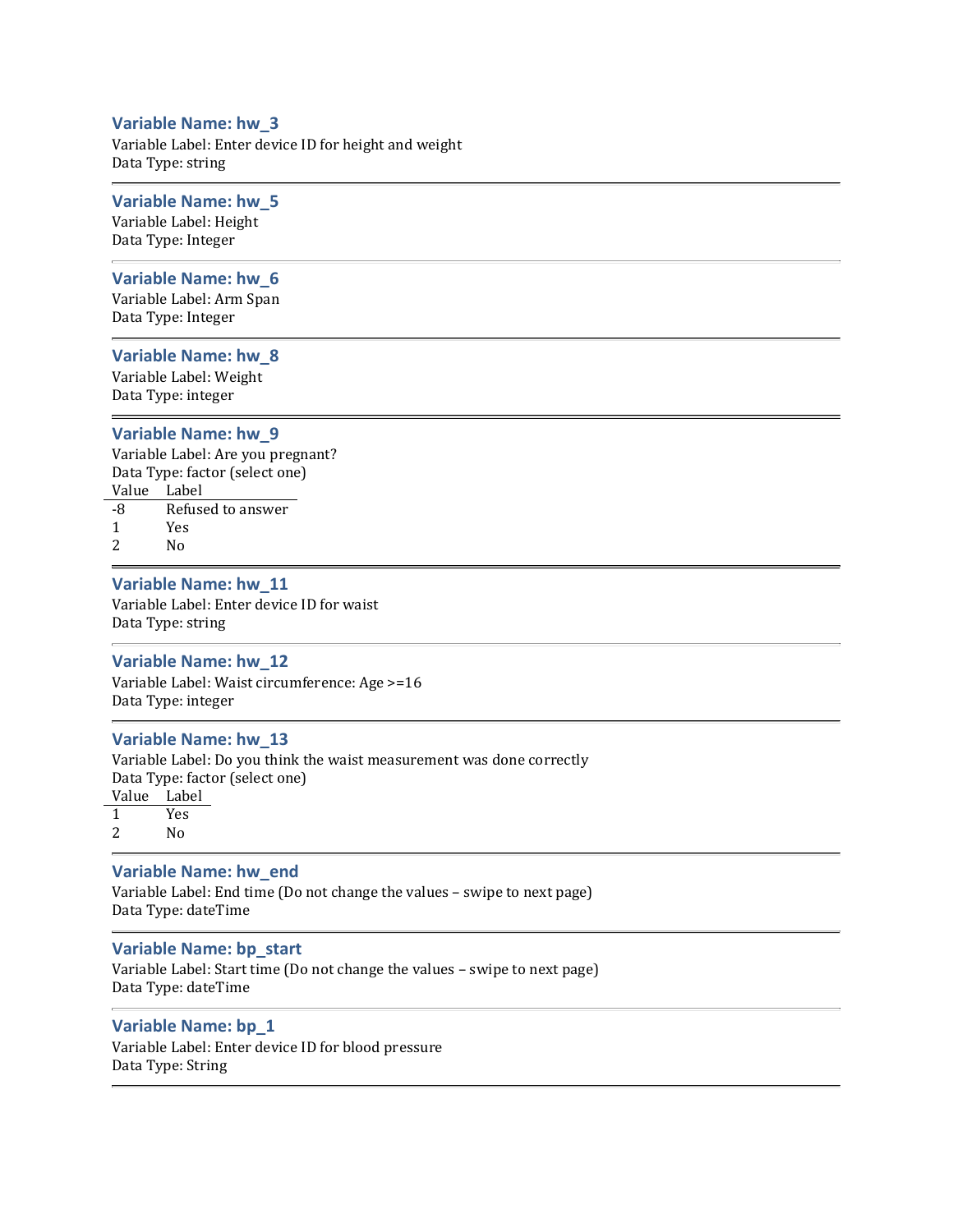#### Variable Name: bp\_2

Variable Label: Which arm will you use for BP measurement, it should be the left Data Type: factor (select one) Value Label

1 Left

2 Right

### Variable Name: bp\_3

Variable Label: Arm circumference Data Type: Integer

### Variable Name: bp\_4

Variable Label: Cuff Size Data Type: factor (select one) Value Label 1 Small (16 - 22 cm) 2 Medium (23 - 32 cm)

3 Large (>32 cm)

#### Variable Name: bp\_5

Variable Label: Diastolic1 Data Type: Integer

#### Variable Name: bp\_6

Variable Label: Systolic1 Data Type: Integer

#### Variable Name: bp\_7

Variable Label: Heart Rate1 Data Type: Integer

#### Variable Name: bp\_8

Variable Label: Any problems with BP measurement 1 (e.g., misplaced cuff)? Data Type: factor (select one) Value Label 1 Yes

2 No

## Variable Name: bp\_9 Variable Label: Diastolic2

Data Type: Integer

### Variable Name: bp\_10 Variable Label: Systolic2

Data Type: Integer

## Variable Name: bp\_11

Variable Label: Heart Rate2 Data Type: Integer

### Variable Name: bp\_12

Variable Label: Any problems with BP measurement 2 (e.g., misplaced cuff)?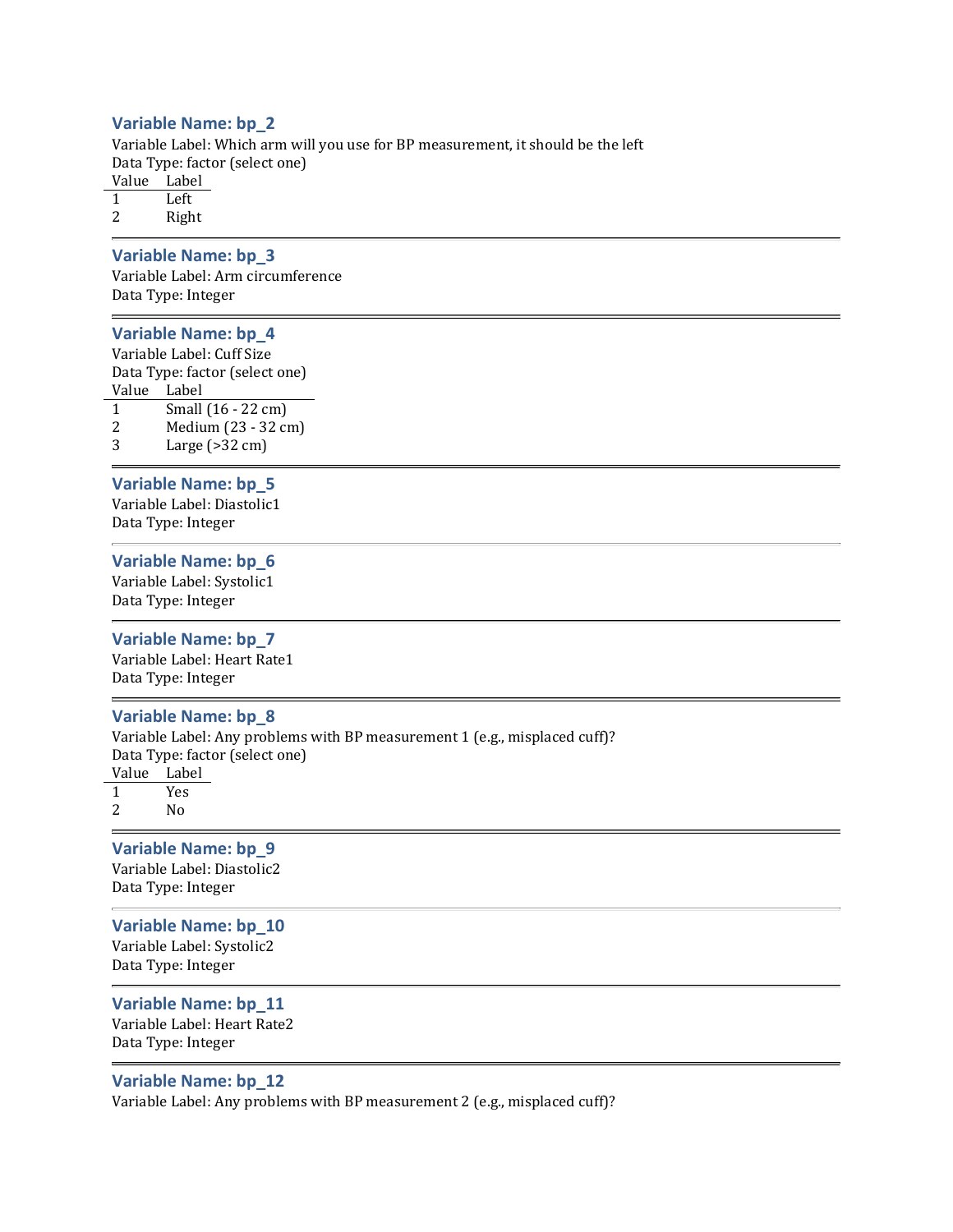Data Type: factor (select one) Value Label

1 Yes 2 No

### Variable Name: bp\_13

Variable Label: Diastolic3 Data Type: Integer

#### Variable Name: bp\_14

Variable Label: Systolic3 Data Type: Integer

#### Variable Name: bp\_15

Variable Label: Heart Rate3 Data Type: Integer

#### Variable Name: bp\_16

Variable Label: Any problems with BP measurement 3 (e.g., misplaced cuff)? Data Type: factor (select one) Value Label 1 Yes

2 No

#### Variable Name: bp\_17

Variable Label: During the past 2 weeks have you been treated for raised blood pressure with drugs (medication) prescribed by a doctor or other health worker Data Type: factor (select one)

Value Label

| -8 | Refused to answer |
|----|-------------------|
|    | <b>Yes</b>        |
| 2  | No                |

### Variable Name: bp\_end

Variable Label: End time (Do not change the values – swipe to next page) Data Type: dateTime

#### Variable Name: bg\_start

Variable Label: Start time (Do not change the values – swipe to next page) Data Type: dateTime

#### Variable Name: bg\_1

Variable Label: How long ago did you have anything to eat or drink other than water? (Hours) Data Type: Integer

#### Variable Name: bg\_2

Variable Label: Enter device id for blood glucose Data Type: String

### Variable Name: bg\_3

Variable Label: [Read time off the Tablet] Data Type: dateTime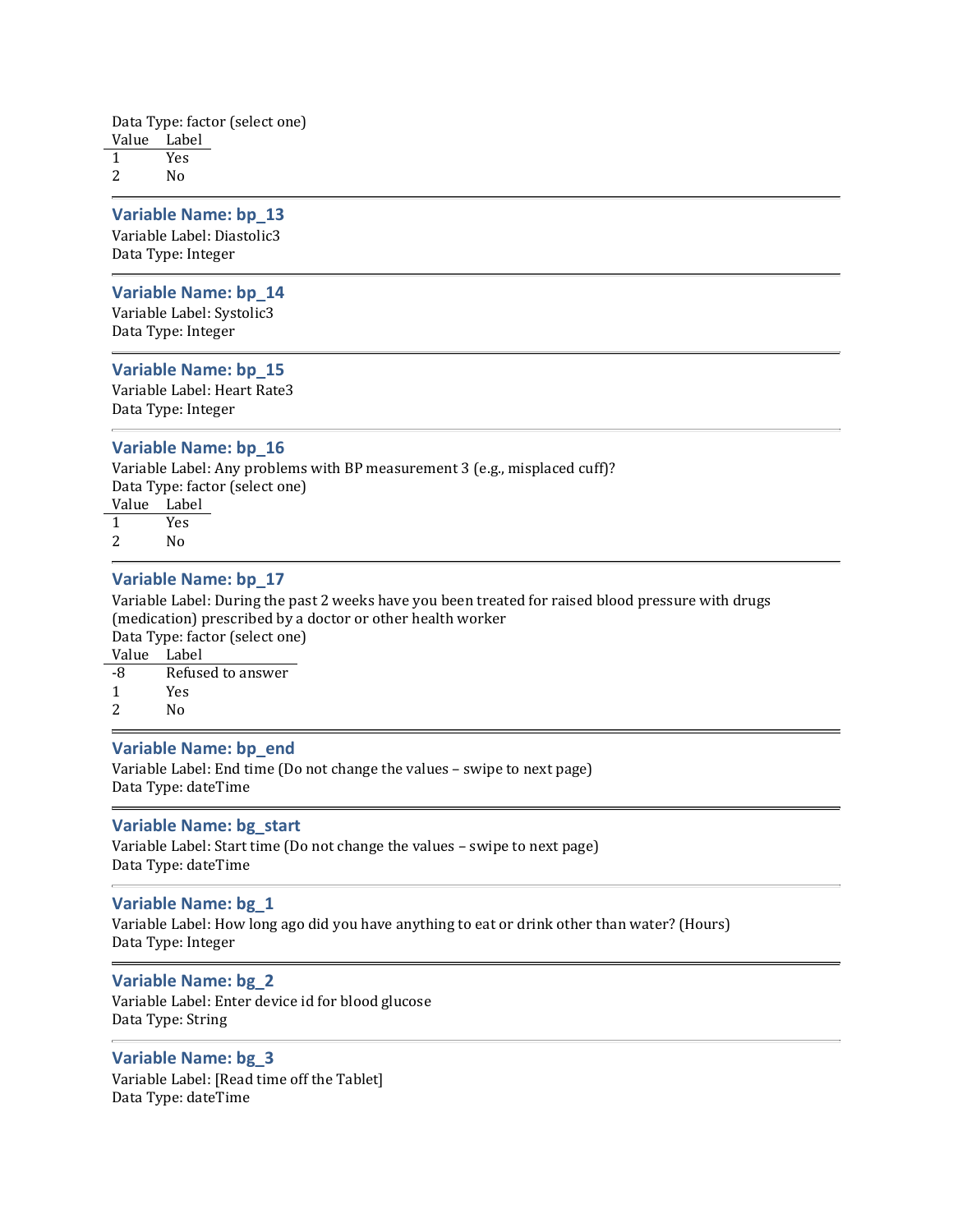### Variable Name: bg\_4

Variable Label: Blood Glucose Data Type: Integer

#### Variable Name: bg\_5

Variable Label: Any problems with the blood glucose measurement Data Type: factor (select one) Value Label 1 Yes 2 No

## Variable Name: bg\_6

Variable Label: During the past 2 weeks have you been treated for raised blood glucose or diabetes with insulin or other drugs (medication) prescribed by a doctor or other health worker Data Type: factor (select one)

Value Label

- -8 Refused to answer
- 1 Yes
- 2 No

### Variable Name: bg\_end

Variable Label: End time (Do not change the values – swipe to next page) Data Type: dateTime

#### Variable Name: Tech

Variable Label: Now I would like to ask questions about the use of technology Data Type: trigger

#### Variable Name: tech\_1

Variable Label: Do you own a smartphone Data Type: factor (select one) Value Label -8 Refused to answer

1 Yes

2 No

### Variable Name: tech\_1a

Variable Label: Do you have data access for your smartphone Data Type: factor (select one) Value Label -8 Refused to answer 1 Yes

2 No

#### Variable Name: tech\_2

Variable Label: Do you own a tablet Data Type: factor (select one) Value Label -8 Refused to answer

- 1 Yes
- 2 No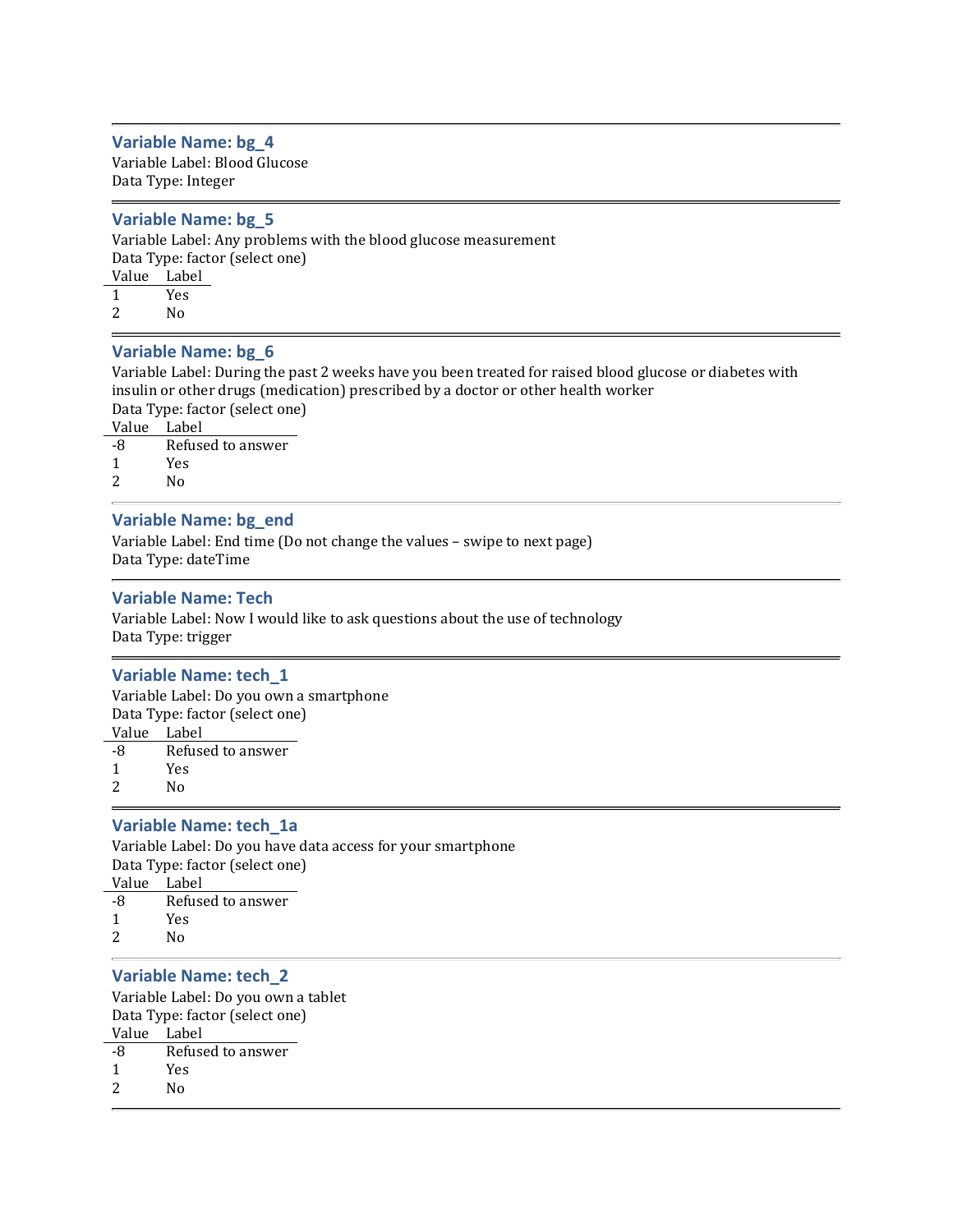### Variable Name: tech\_2a

Variable Label: Do you have data access for your tablet Data Type: factor (select one) Value Label -8 Refused to answer

1 Yes 2  $N_0$ 

### Variable Name: tech\_3

Variable Label: Do you own a laptop computer Data Type: factor (select one) Value Label -8 Refused to answer 1 Yes

2 No

### Variable Name: tech\_4

Variable Label: Do you have internet access from home Data Type: factor (select one) Value Label -8 Refused to answer 1 Yes 2 No

#### Variable Name: tech\_5

Variable Label: On average, how often would you access the internet each week Data Type: factor (select one)

Value Label

- -8 Refused to answer
- 1 More than once per day
- 2 Once per day
- 3 Once every two days
- 4 At least twice a week
- 5 At least once a week
- 6 At least a fortnight
- 7 At least once per month
- 8 Less than once per month

#### Variable Name: tech\_6

Variable Label: Do you have an email account Data Type: factor (select one) Value Label -8 Refused to answer 1 Yes

2 No

# Variable Name: tech\_8

Variable Label: Do you have a facebook page Data Type: factor (select one) Value Label

- -8 Refused to answer
- 1 Yes
- 2 No